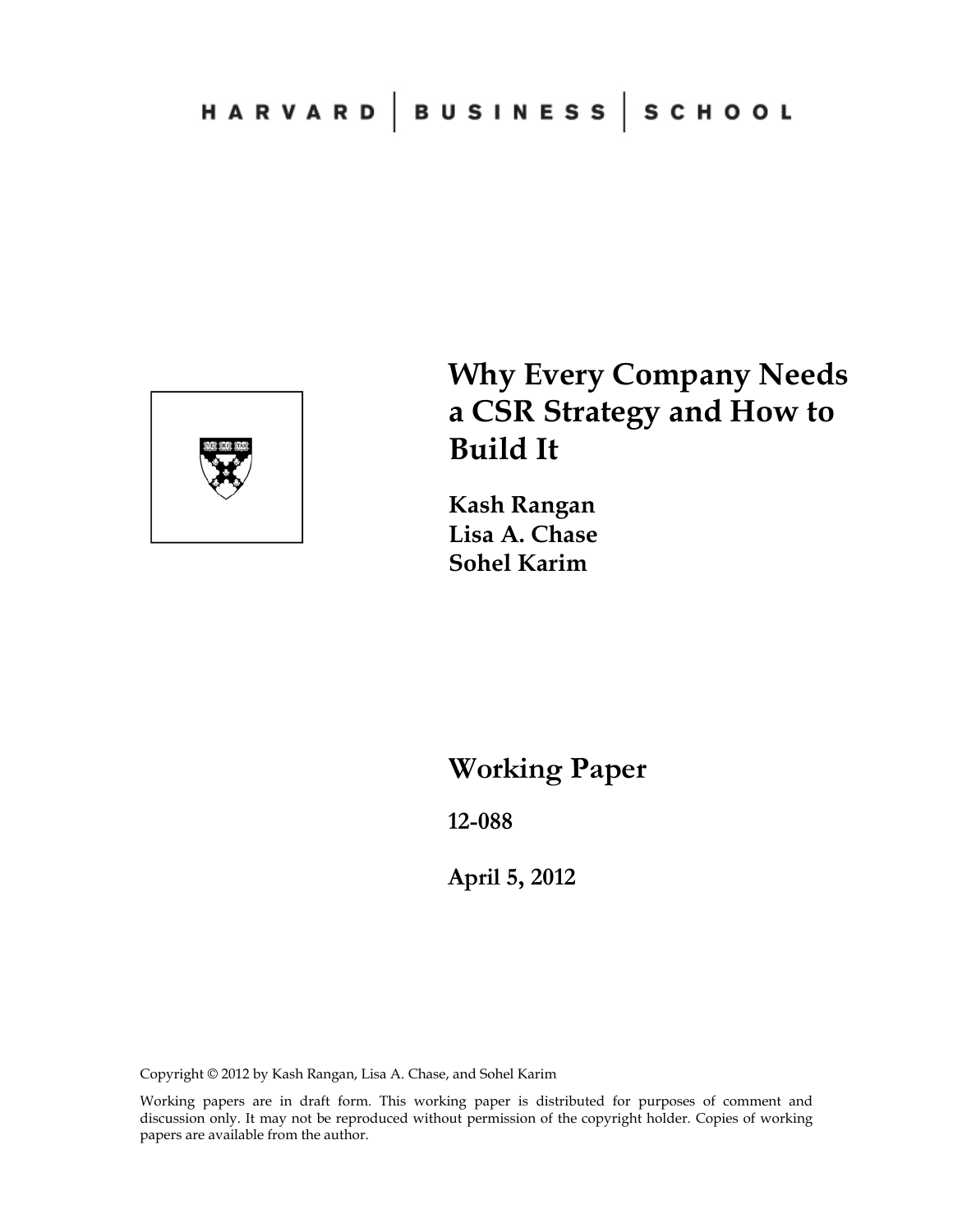## **Why Every Company Needs a CSR Strategy and How to Build It**

 The topic of corporate responsibility has been captioned under many names, including strategic philanthropy, corporate citizenship, social responsibility and other monikers. As the names imply, each carries with it a certain perspective on the role of business in society. Regardless of the label, for now the dominant paradigm underlying corporate social responsibility or CSR is centered on the idea of creating "shared value." The role of business, according to this model, is to create value for its shareholders but in such a way that it also creates value for society, manifesting itself as a win-win proposition. In one fell swoop the idea aims to unite the critics of CSR from the left and the right, for the notion of CSR has had the dubious distinction of being criticized by both sides of the ideological spectrum.

 Civil society advocates question corporations' fundamental motivations for CSR, asserting that corporate programs to fund social and environmental programs are nothing more than public relations campaigns to boost their brand reputations, often disproportionately to the effort itself. This dismissal of CSR resides in a fundamental distrust of a corporation's legitimate intentions to do anything more than increase its profits. On the ideological right, critics reject the role of CSR in a capitalist society where the primary responsibility of business is seen as creating financial returns for its shareholders and the larger economy. A company's value, according to these critics, resides entirely in its ability to generate financial wealth for its shareholders, and any social or environmental initiative that does not simultaneously create profit for a company is deemed to be a waste of corporate resources.<sup>1</sup> This viewpoint is founded on stark delineations between the spheres of responsibility and influence of government, civil society and the business sector. According to this argument, if each sector did what it is supposed to do, a prosperous and just society would flourish with optimal allocation of resources.<sup>2</sup> Further exacerbating attacks from the left and the right is the utter lack of metrics to evaluate the efficacy of CSR programs. For a sector driven and evaluated by its measurement of financial returns and investments, the lack of any agreed-upon measures to quantify the social or environmental return of money spent on CSR seems to run counter to corporate ethos.<sup>3</sup>

 Against this contentious background the idea of creating shared value has found appeal. The heart of the concept rests on the ability of a company to create private value for itself, which in turn creates public value for society. And indeed there are examples of companies that have accomplished this goal. Cisco's establishment of Cisco Academies to train networking personnel is often held up as an example of "shared value." Nestle and its development of Milk Districts in China, India and Pakistan is another oft-cited example, and there are many more.<sup>4</sup>

 In spite of its appeal, however, there is a fundamental problem with the shared value idea. The tension between business goals and social/environmental goals cannot be wished away with the hope of co-creating private and public value. By its very nature substantive public value creation requires investing corporate resources for a payoff that is both distant and uncertain. This makes shared value very much a top-down concept. Only the CEO or the executive committee will have the authority to conceive and sanction such initiatives. Yet the reality is that most CSR functions in companies are staffed by managers who are a rank below the executive committee level. We have talked to hundreds of these managers, and they feel disconnected from the shared value concept because they perceive it as sitting above their "pay grade." As for the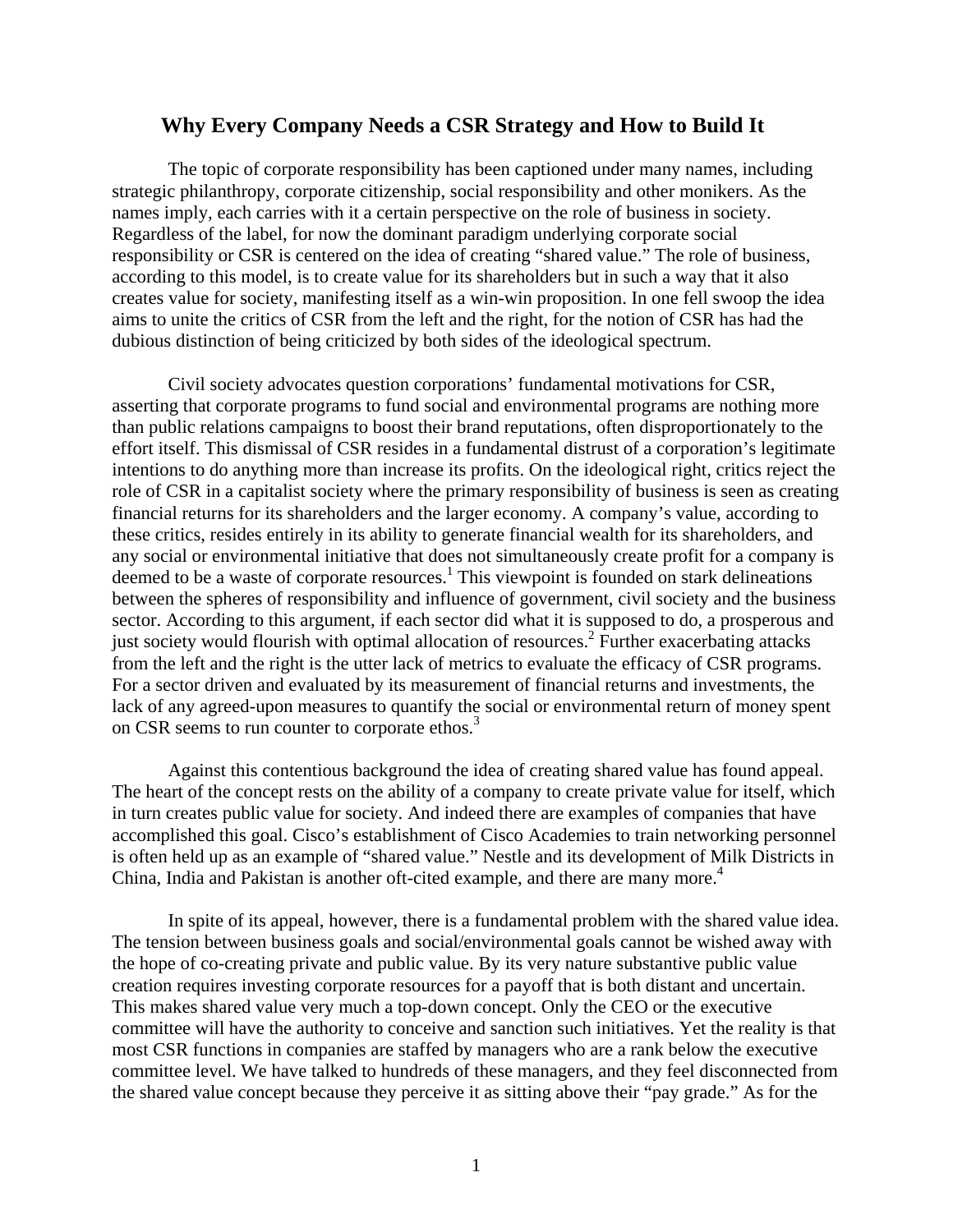CEOs, given the pressures of business and meeting their "numbers," shared value is naturally not at the top of their agenda, except for a handful of committed CEOs. The examples of Cisco and Nestle reveal yet another limitation. Interestingly, both companies are leaders in their respective businesses and as a result improvements they make to the societal infrastructure are also likely to benefit them disproportionately. It would not be economically worthwhile, however, for a smaller player to do what the market leaders have done for fear of competitors taking a free-ride on their public investments. The kind of shared value a smaller player would seek would have to be narrower and more self-directed, and effective only if the company is in a position to capture a major proportion of the value it creates. Thus there will hardly be any public value creation except for what the company does for its proprietary networks, such as supply chain and distribution partners. These third party players will not be able to benefit from the company's actions as stand-alone public players, but only as part of the company's mutually beneficial ecosystem. This is not the lofty vision of "shared value" that its proponents likely had in mind.

 In this paper we offer a pragmatic alternative vision for CSR with a view towards developing its practice in an evolutionary way. The authors' extensive experience working with CSR practitioners convinces us that attempting to unify diverse CSR initiatives under a shared value framework does not reflect the reality of CSR practice for a majority of businesses. CSR executives oversee a variety of social initiatives that may or may not directly contribute to a company's business goals. His/her role then is to achieve the difficult task of reconciling the various programs, quantifying their benefits, or at least sketching a logical connection to the business, and securing the support of his or her business line counterparts. This role when performed well, would lead to the development of a CSR strategy for the company.

## **CSR is Here to Stay**

 The fact remains that, despite its critics, a rapidly growing number of companies in the world practice some form of CSR. At last count, more than 3,500 companies were part of the Global Reporting Initiative, and had issued more than eight thousand environmental and social sustainability reports.<sup>5</sup> This number was less than 1400 just two years ago. In a 2008 Economist online survey of 1,192 global executives, an estimated 55 percent reported that their companies gave high priority to corporate responsibility. The number was projected to increase to 70 percent by 2010, <sup>6</sup> demonstrating that a rapidly increasing number of companies across the globe are committed to CSR practice, and many more are increasingly entering the fray. Yet many of them do not have either a strategic approach or a lofty "shared value" conception of CSR. Rather they practice an ad-hoc version of corporate social responsibility that has usually evolved through a variety of paths for a myriad of reasons.

 For example, one cannot underestimate the philanthropic motivations of employees as a CSR driver. Individual employees who already are engaged with their local communities often will carry their pet causes to work, where a small donation here, and a little volunteer activity there can soon create a momentum of its own that may take the shape of formalized support from the organization. Annual matching gifts are an easy way for an employer to support its employees' motivations, while in other cases corporate support for employee causes may develop into something more focused and significant. To ensure that its operations have support and a social license to operate from the local communities where they reside, the company's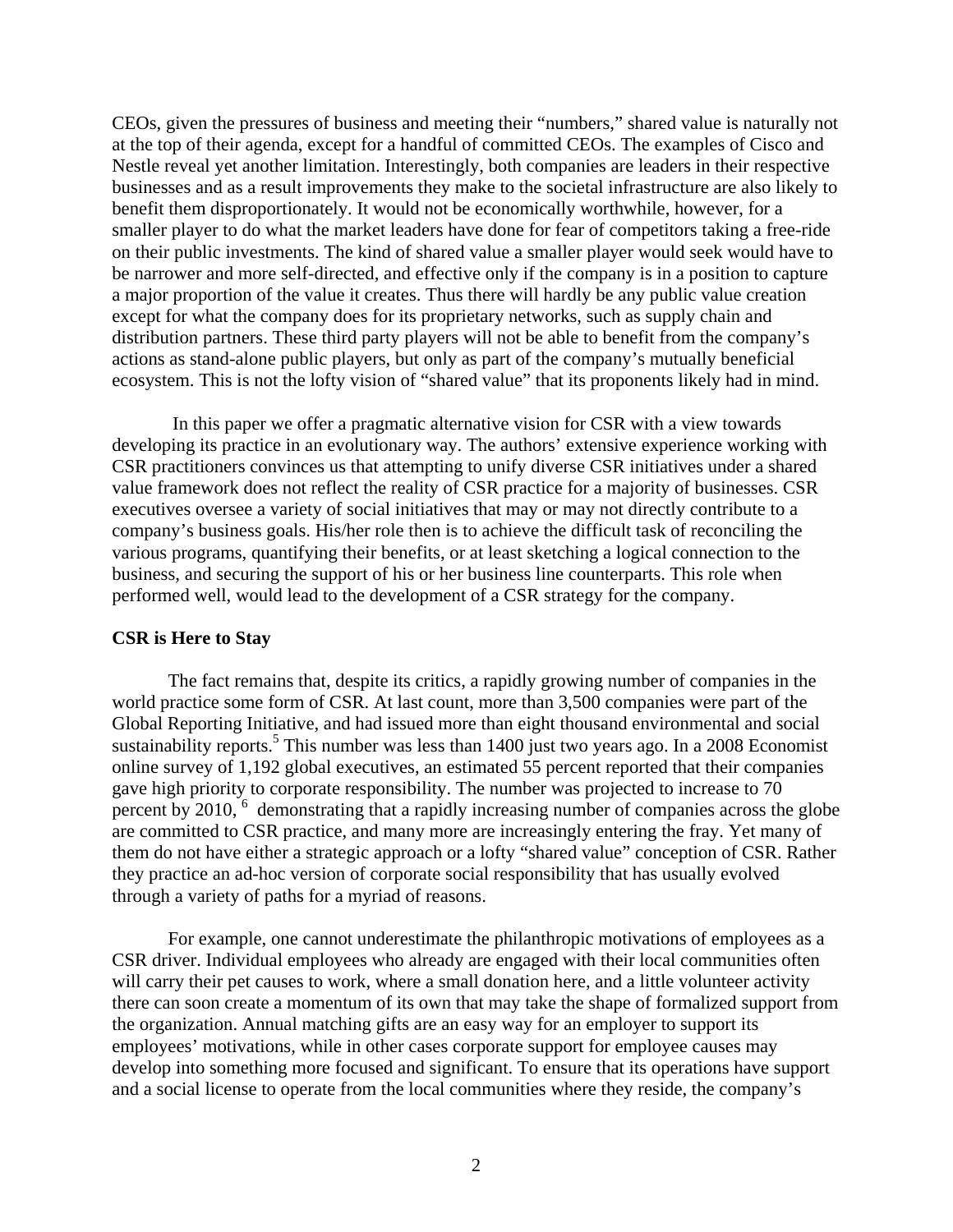managers may accede to charitable requests for community organizations within a set budget limit. Often when there is enough lee-way in the budget, the same local managers at their discretion may direct funds to causes they care about, and which could have a positive influence on their business operations. Many times, however, these initiatives don't have any direct benefits to the business, but simply serve to enhance the company's image and social standing in the community.

 Another critical driver of CSR practice comes from corporate leaders. Corporations are not monolithic entities, but organizations governed and lead by individuals and anchored in the societies in which they conduct their businesses. Corporate social responsibility schemes reflect the human side of corporations, and their leaders' personal commitments to contribute to the community and society of which they are a part.<sup>7</sup> Some corporate leaders feel a compulsion to serve their community or society in the course of their business practice, while others sponsor CSR programs to express and support their employees' community values. Additionally, business leaders are well aware of the need to gain goodwill and society's permission to operate within the communities where they conduct their business. Civil society organizations (CSOs) and nongovernmental institutions can often be a compelling force pushing corporations to attend to the social and environmental impacts of their business operations.<sup>8</sup> No doubt some of the motivators for CSR are reactive, in response to community concerns. Nonetheless, once they are launched, often there is a constituency of supporters within a company that will demand its continuation.

 Compared to public companies, privately owned companies, both large and small, often have much greater freedom in allocating their charitable dollars in line with the philanthropic inclinations of their controlling owners, regardless of how well or poorly the donations align with the companies' business purpose. As a company grows larger it may seek a more disciplined approach to its philanthropic activities, either through the creation of a formal foundation to oversee the company's charitable contributions or the creation of a "community affairs" liaison within the company to direct its activities. The owners and protagonists may attempt to move philanthropy to a more strategic platform, creating a closer alignment with business goals.

 As a result of such diverse motivations, corporate initiatives falling under the CSR umbrella encompass a broad scope, including corporate funding of community activities, grants for nonprofits/NGOs, environmental sustainability programs to reduce energy and resource use, and comprehensive efforts to remake a business's entire value chain. CSR is inherently organic, as companies both respond to societal expectations and define CSR in terms of their own organizational and social motives for philanthropic giving and civic engagement. Many initiatives originate in the field or from the staff in a bottom up approach, while some are topdown initiatives from executive management.<sup>9</sup> Some programs may have compelling business logic, but they may have little or no connection to the corporation's business strategy or core competencies.10

In order to mold this disparate range of practices into effective CSR, chief executives need to be more concerned with how to bring coherence to their CSR programs, and how to measure and report on the social and environmental value of their initiatives in an authentic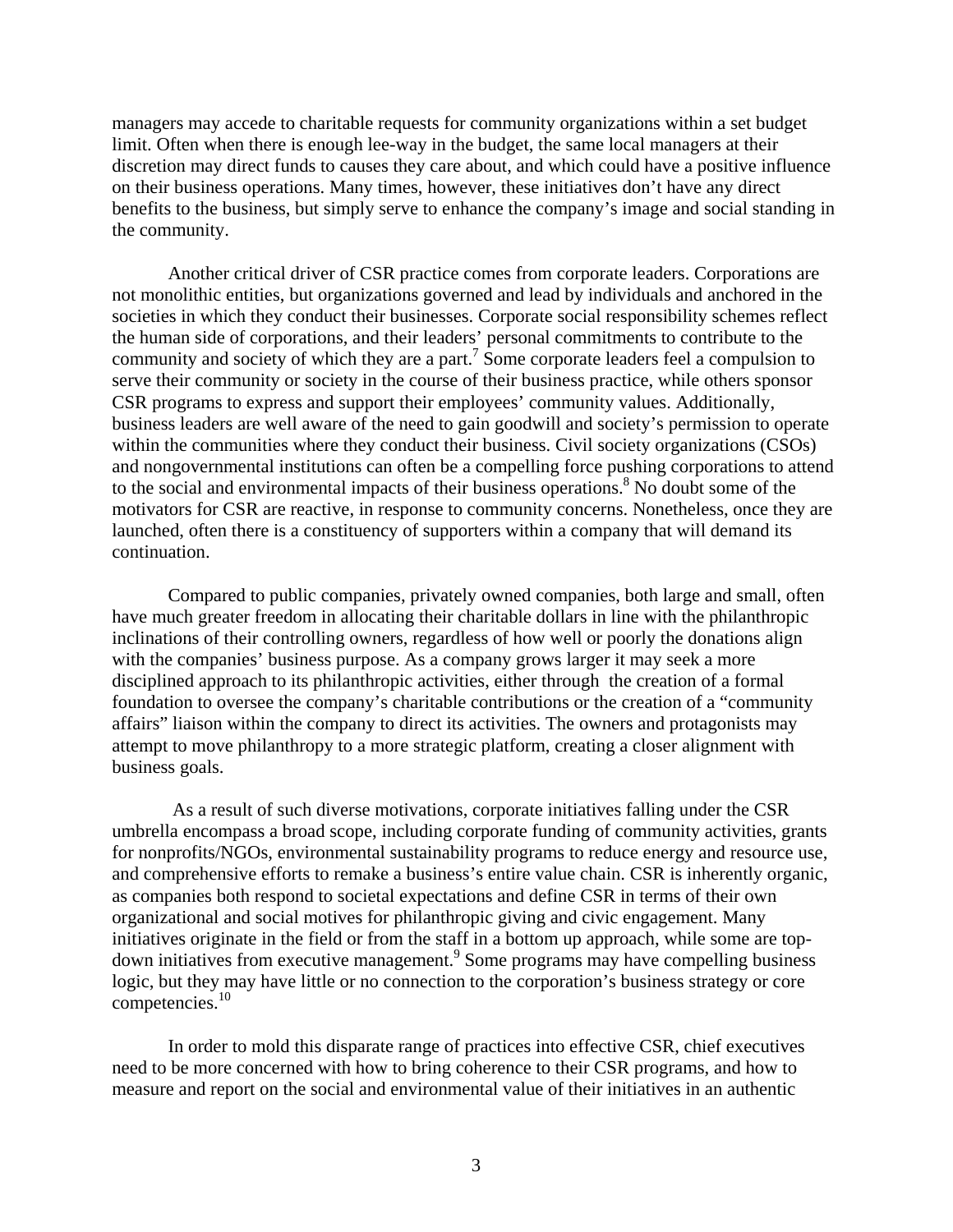fashion. After all, much of Milton Friedman's oft-cited critique of "socially responsible corporations" is founded on the daunting challenge for corporate executives of deciding where and how to spend corporate profits in a way that can contribute to social or environmental value.<sup>11</sup> This seems not a dismissal of CSR, but a clarion call for more robust and strategically designed CSR initiatives which have real meat. Incongruities in CSR practice and the absence of standards for measuring and reporting on CSR should neither be a reason for corporations' benign tolerance of CSR programs, nor a reason to abandon them. They represent an opportunity for companies to dramatically improve strategic CSR practice.

#### **Every Company Needs a CSR Strategy**

 Given the enormous tug towards CSR, without the accompanying discipline, the question for corporations is not whether to engage in CSR, but what the best way forward is for crafting CSR programs that reflect a company's business values, while addressing social, humanitarian and environmental challenges. Considering the many disparate drivers of CSR within a company, and the many different motivations underlying the various initiatives, we find it naïve to expect a company to somehow weave all this together and incorporate it as part of business strategy. Some CSR programs will lend themselves to such an exercise, but many other elements will not. Instead of attempting that futile exercise, our call is to bring discipline and structure to the many fragmented components. Its components will in some cases support the core strategy and in some others may appear adjacent and discretionary. The fundamental problem with CSR practice is that companies usually don't have a CSR strategy, but rather numerous disparate CSR programs and initiatives.<sup>12</sup> This paper attempts to bring these disparate pieces together in the form of a coherent strategy. We argue that every corporation should have a CSR strategy that unifies the diverse range of a company's philanthropic giving, supply chain, "cause" marketing, and system level initiatives all under one umbrella. Note, however, that our notion of CSR Strategy does not equate to a complete absorption into the company's core business strategy.

 In this spirit we advance the platform of three theatres of CSR, which is a descriptive framework from which strategic implications will be drawn. Evaluating and classifying CSR practice within these three theatres accommodates the wide range of activities business leaders describe as CSR and provides a framework to devise a comprehensive CSR strategy that integrate all of these efforts. The three compartments are not water-tight; we do not offer a universal address for each CSR activity. Rather it depends on the origins of a particular CSR initiative, and its social or environmental purpose as defined by an individual organization. The distinguishing feature of each theatre is the unique logic of how programs in the respective domains are intended to address a firm's CSR priorities.

## **The Primary Theatres of CSR Practice**

 In Theatre 1 we group activities that are primarily motivated by charitable instincts, even though they may have potential business benefits. Theatre 2 represents CSR activities that are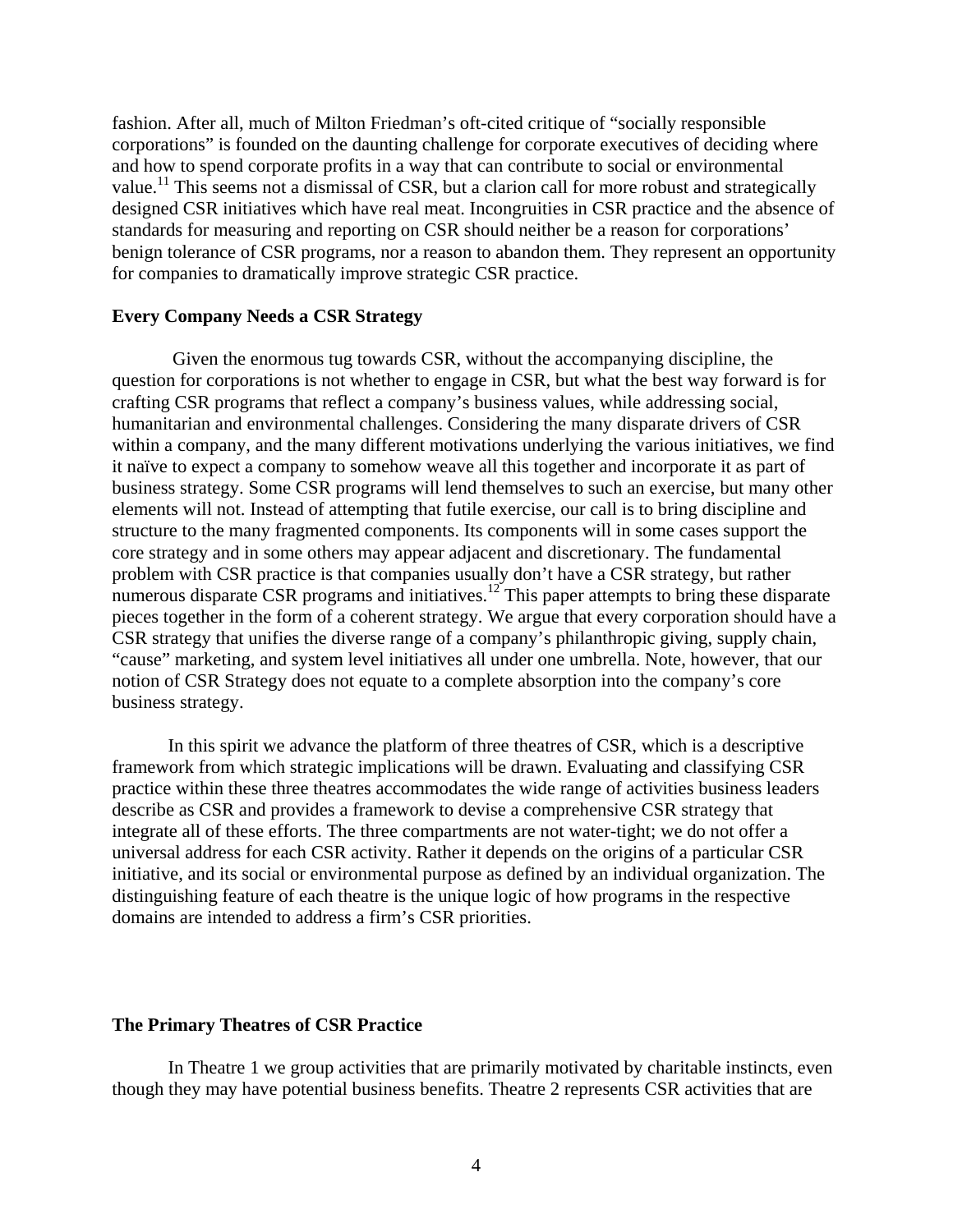symbiotic and intended to benefit the company's bottom line, as well as the environmental or social impacts of one or more of their value chain partners, including the supply chain, distribution channels, or production operations. In Theatre 3 we classify programs that are aimed at fundamentally changing the business's ecosystem. This transformation is intended to enhance the company's long term business position, but frequently entails short-terms risks in order to create societal value. Our analysis suggests that most companies rarely coordinate among the three theatres, let alone recognize the contributions of each to societal well-being.

 While this paper develops a framework for the three theatres in which corporations practice CSR, we do not assert that a company needs to be involved in initiatives within all three. Neither do we imply that a company must sequentially evolve from one theatre to the other. Rather we argue that every corporation should maximize its CSR effectiveness within the theatre or theatres it participates in and devise a coherent strategy for its CSR programs, whether in one or all three domains of practice. After all, it's neither practical nor logical for every company to engage in the same "brand" of CSR. While a manufacturing company may have rich opportunities to reduce the environmental impact of its supply chain and production operations, a financial services company would be hard pressed to devise aggressive social or environmental supply chain programs. A global financial services institution may, however, have vast resources and societal influence to launch significant initiatives aimed at financial inclusion and literacy. Likewise, a corporation's social or environmental impact will vary widely depending on its industry and its geographic reach. The types of CSR programs a company focuses on should be determined by its core competencies and institutional capacity, and its ability to excel in either philanthropic, value chain or transformative ecosystem CSR efforts. Every CSR theatre is important to addressing social and environmental problems, either at a local or global level, and not all CSR programs should or will have an immediate business bottom-line goal.

## *Theatre 1: Philanthropic Giving*

 The first CSR theatre focuses on philanthropy, either in the form of direct funding to nonprofit and community service organizations, employee community service projects, or inkind donations of products and services to nonprofits and underserved populations. Corporate philanthropy may be characterized as the "soul" of a company, expressing the social and environmental priorities of its founders, executive management and employees, exclusive of any profit or direct benefit to the company. Within privately held companies, the values of the controlling owners often determine the company's philanthropic priorities, while charitable endeavors for publicly held companies may be influenced by boards of directors and executive management. Within this theatre a business engages in CSR because it is a good thing to do, motivated by the logic that since the corporation is an integral part of society it has an obligation to contribute to community needs.<sup>13</sup> While it may be challenging for corporate leaders to make a coherent argument for how philanthropic activities contribute to a company's business strategy, in general these activities enhance a firm's reputation in the local community and provide a degree of insulation from unanticipated risks. $14$ 

 Philanthropic funding is frequently provided directly or through corporate foundations that exist separately from the corporate entity. The Coca-Cola Company (Coca-Cola), for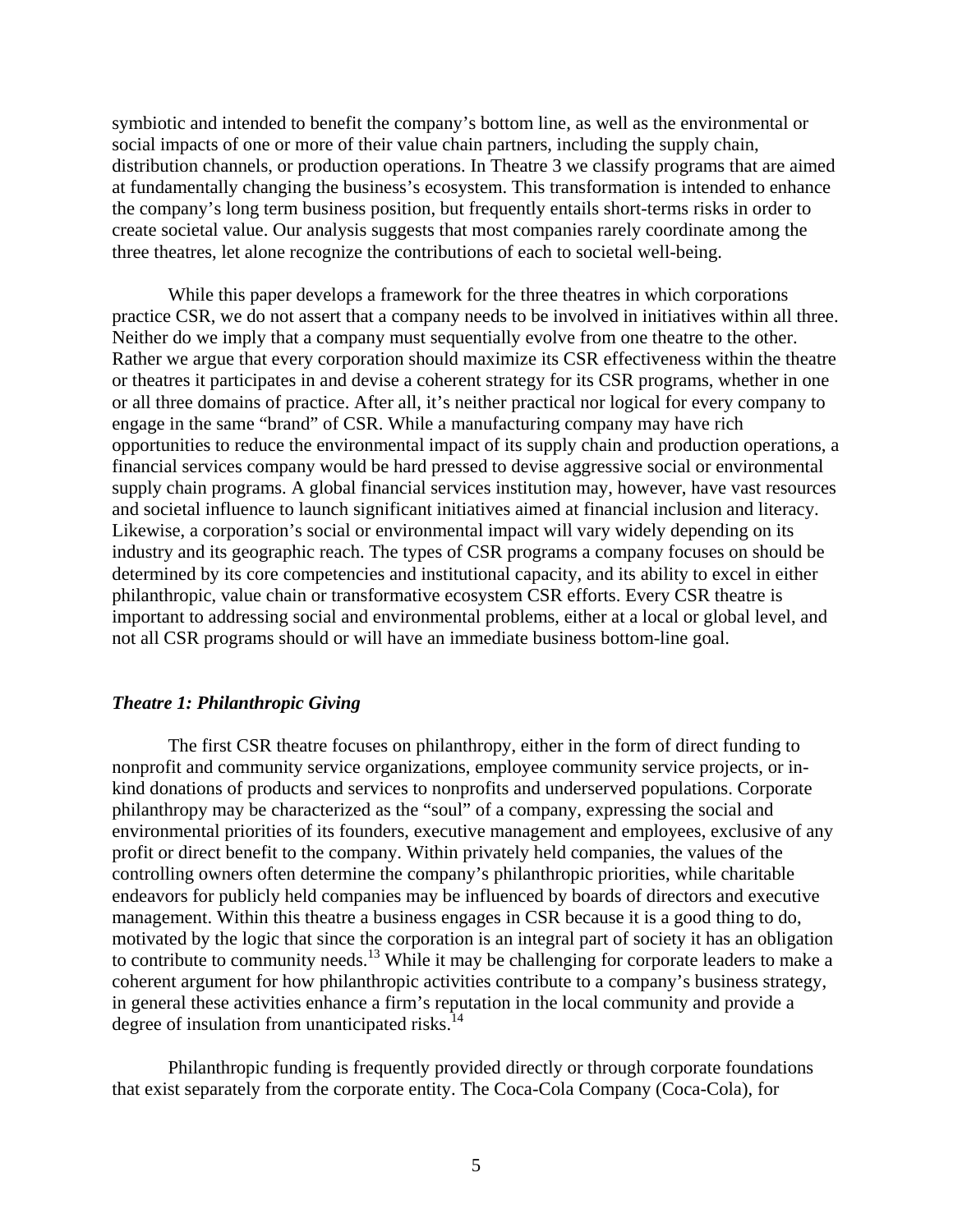example, contributes \$88.1 million annually to a variety of environmental, educational and humanitarian organizations through The Coca-Cola Company and The Coca-Cola Foundation.<sup>15</sup> Other examples of in-kind giving include IBM's computer donations through its global KidSmart Early Learning program<sup>16</sup> and Microsoft's donation of almost \$300 million in software products to nongovernmental organizations (NGOs) across the globe.<sup>17</sup> Similar to corporate cash funding, in-kind donations provide important, and often critical, goods and services to nonprofit organizations and needy populations. Both types of philanthropic giving tend to reflect a corporation's core competencies and business priorities, as illustrated by IBM's and Microsoft's technology donations.

 The larger a corporation's size and revenues, the greater the diversity of decision makers and the more fragmented its philanthropic activity may become. Whether privately or publicly held, as a business grows and expands into national and global markets, its organizational structure tends to become more complex. This may result from the company's integration into new cultural and socioeconomic environments, as well as the geographic dispersion of executives in various product areas and management functions. The addition of executive committee members and boards of directors creates multiple corporate decision makers who may be personally committed to a wide range of charitable social and environmental priorities. These executive leaders in turn are responsible for balancing shareholder interests with the corporation's social responsibility to the community upon which it depends. In this context, it is typical for corporations to operate a broad array of philanthropic activities in Theatre 1 reflecting the individual giving priorities of multiple corporate decision makers.

 As corporate philanthropy evolves, it may become more strategic and integrate more closely with a company's business priorities. In strategic corporate philanthropy initiatives, funding for social or environmental programs reflects a corporation's philanthropic priorities as an extension of its business interests.18 Examples include PNC's "Grow Up Great" early childhood education program and Goldman Sachs' "10,000 Women" initiative to train and support women entrepreneurs in developing countries. Both CSR efforts are a direct expression of the companies' respective business strategies. With \$100 million in funding over a five-year period, "Grow Up Great" provides critical school readiness resources to underserved populations where PNC operates, in turn creating stronger communities, potential future employees and PNC brand loyalty. Furthermore, by integrating "Grow Up Great" into its management training and employee volunteer programs, PNC has created a broad corporate commitment to the initiative. "Grow Up Great" also represents the company's CSR strategy of focusing a multitude of philanthropic and community service projects throughout numerous business units behind one cause in order to have a more significant social impact.<sup>19</sup> Interestingly, the process of unifying behind the Grow Up Great initiative stemmed from a combination of its CEO, Jim Rohr's long standing commitment to early childhood education as well as the eagerness of its many staff to have a hands-on engagement with a local cause. Similarly, the "10,000 Women" initiative was a culmination of Goldman Sachs' senior management's effort to consolidate its diverse "philanthropic efforts behind a big idea" that would motivate its many staff, not just its senior partners, who anyway engaged in private philanthropy. In keeping with the organization's global view of economic growth, an internal team honed in on the idea of expanding the benefits of globalization to developing countries. The company devotes significant CSR resources to its "10,000 Women" program to provide business and management skills to underserved women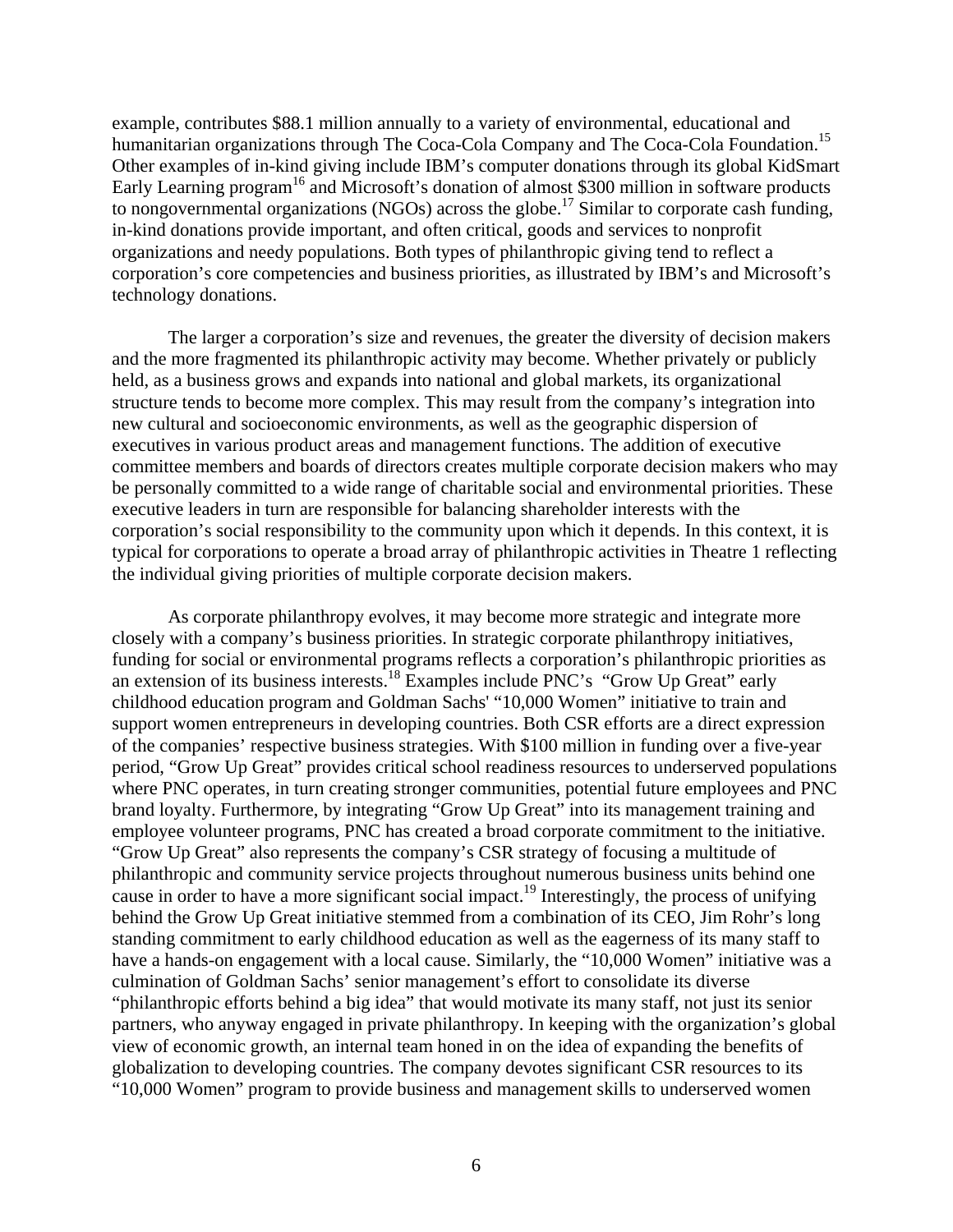entrepreneurs throughout the world.<sup>20</sup> All of these cases illustrate how strategic corporate philanthropy can serve a social or environmental purpose that a corporation's employees and management care about, while also supporting and expressing the company's core business priorities.

 PNC's, Goldman Sachs' and Coca-Cola's corporate giving examples demonstrate that in the first CSR theatre the priority is generating social or environmental value, not necessarily creating an economic return for the corporation. Strategic philanthropy efforts may return intangible benefits in the form of brand awareness and improved social capital, which in turn may translate to business profits, but this is not the goal of the initiatives. In fact, philanthropic CSR ventures are typically considered a necessary cost of doing business to fulfill the corporation's charitable giving priorities. Additionally, philanthropic CSR initiatives in the first theatre typically reside under the purview of corporate and community affairs managers who are not tied to business operations, illustrating philanthropic giving's role as a business expenditure that is not expected to generate a tangible financial value. It may, in a sense, be considered the "purest" form of corporate social responsibility.

 These philanthropic CSR illustrations tell us one side of the story, in which corporations came to CSR voluntarily with good intentions. In other cases, however, a business may engage in charitable giving not by choice, but because of societal pressures. An activist, journalist or civil society organization may cast aspersions on a corporation's environmental or social consequences of business practices. Whether the company is culpable or not, it may launch a corporate philanthropy campaign to fend off potential reputational damage. Sometimes a corporation may launch philanthropic campaigns to repair its corporate image after being sanctioned or penalized for ethical or regulatory infractions. Regardless of whether it is proactive or reactive, in Theatre 1 the company is motivated to undertake its CSR initiatives for reasons only very loosely connected to its business strategy. In the proactive instances the reasons will tie more directly to the values and purpose of the people in the organization, while in the reactive cases the primary motivation is to annul the protesting voices.

#### *Theatre 2: Reengineering the Value Chain*

 The priority in this realm of CSR is increasing business opportunities and profitability, while also creating social and environmental benefits, by improving operational effectiveness throughout the value chain be it upstream in the supply chain or downstream in the distribution chain. This CSR approach, which has become increasingly popular among both academics and corporate leaders, $^{21}$  may be considered roughly analogous to the "shared value" framework, in which the corporation seeks to co-create economic and social value.<sup>22</sup> Corporations, particularly in the U.S., recognize the business value of innovating new manufacturing and technology solutions that reduce operating costs while mitigating environmental impacts.<sup>23</sup> Initiatives in this CSR domain are typically managed or co-managed by an operational manager on the supply side or a marketing manager on the demand side of the value chain, reflecting the focus on enhancing operational efficiency and/or building revenue. In some cases, a community affairs or CSR manager may be involved in devising and overseeing supply chain initiatives, and may assist the marketing department in cause branding initiatives. Unlike philanthropic giving, which is evaluated by its social and environmental return, initiatives in the second CSR domain are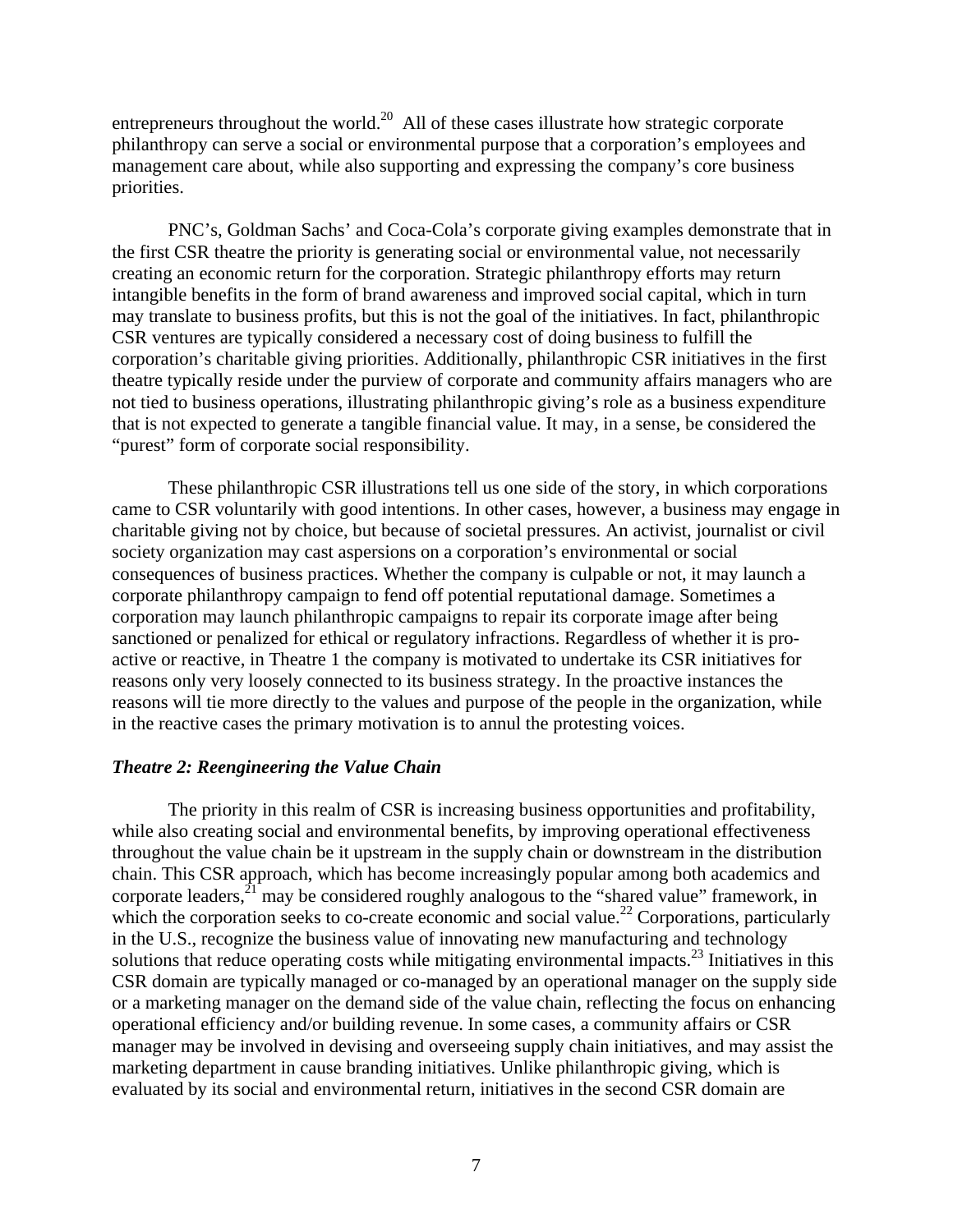predicated on their ability to improve the corporate bottom line while simultaneously returning social value. The most comprehensive CSR strategies in this domain seek to reengineer a corporation's entire value chain, including natural resource extraction and sourcing, manufacturing, shipping and product delivery. Nike has established a Code of Conduct governing its entire production supply chain, including the factories with which it contracts to manufacture its products. The company's code includes requirements that employees are compensated fairly, are not exposed to a dangerous or environmentally unhealthy working environment, and are treated ethically in the workplace.<sup>24</sup> Nike has simultaneously launched an initiative to reduce the negative environmental impact of its entire supply chain, from materials sourcing to manufacturing, assembly and shipping. In similar fashion, Gap, Inc. launched a comprehensive "stakeholder engagement" campaign in 1999 to address highly publicized exploitive labor practices in its manufacturing facilities, some of which also produced goods for Nike. Like the Nike program, Gap's aggressive supply chain initiative was a response to negative publicity and protests.25 Both the Nike and Gap initiatives will ultimately benefit each company's bottom line by improving employee retention and productivity, reducing production waste, materials and energy use.<sup>26 27</sup>

 Other examples include Bimbo Bakery's comprehensive CSR programs to meet social welfare needs of its nearly 100,000 workforce and a similar number of small retailers. This family-owned Mexican bakery, the largest in the Americas and a leader in the global market, provides free education services for its employees to complete their high school curriculum, and supplementary medical care to cover the gaps in what is offered through their government health plan. It also provides financial assistance for their dependent's health care. It has pioneered a unique microfinance program to help its small retailers tide over working capital shortages and has even added programs to finance their small capital additions. It has committed to using biodegradable packaging, reducing carbon emissions, water and energy use, and solid waste throughout its productions systems. The provision of health and micro financing services have improved employee performance and retention and strengthened Bimbo's distribution chain, which relies on small-scale retail store owners consistently operating well-stocked, attractive storefronts. Bimbo's broad social and environmental CSR initiatives are contributing to a loyal and committed workforce and a robust supply chain that can support company expansion, increase brand loyalty and ensure a well-educated and healthy workforce for its production facilities and distribution channels.<sup>28</sup>

 In contrast to philanthropic CSR programs, CSR enterprises in the second domain have the potential for much more pervasive social and environmental benefits than programs in the first domain, since they are implemented throughout the company's value chain. The logic of the CSR programs' impact on the corporation's bottom line is much clearer with supply chain initiatives.29 For example, when a business improves working conditions in its factories and provides healthcare for its workers, productivity will likely increase. Likewise, when a corporation reduces energy use, waste and pollution in its business operations, operating and material costs will decline. On the demand side, if a company can promote the enhanced social or environmental value of its products through its CSR initiatives, it can increase its profits. Examples include ethically or socially responsibly sourced products such as fair-trade coffee, conflict-free precious stones, sustainable farming and fishing. Consumers have demonstrated their willingness to reward such companies by paying 5 to 8 percent more for their products,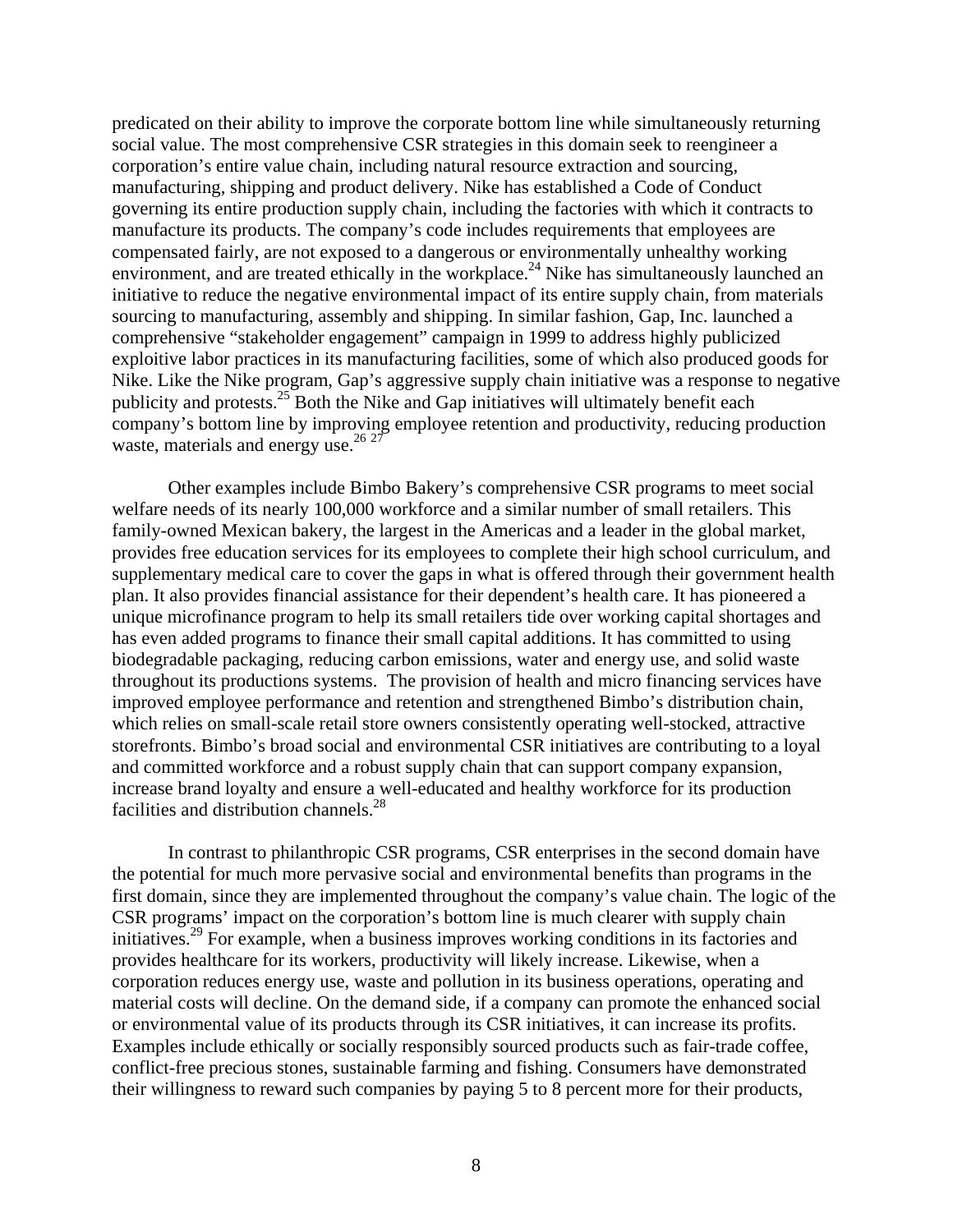illustrating that businesses with a strong ethical relationship to their customer base can successfully capitalize on mutually beneficial CSR initiatives.<sup>30</sup> In addition to the subjective value for consumers of a company's CSR programs, which may be demonstrated by their perceptions of the company and brand loyalty, corporations can realize a measurable financial reward as well.<sup>31 32</sup>

 In similar fashion to Theatre 1 initiatives, businesses can also be pushed to undertake Theatre 2 programs in a reactive and reluctant fashion. Nonetheless, once they are there, corporations are required to dramatically alter their business strategy to survive and prosper in the new operating environment. This was the case with Nike's supply chain transformation, launched in response to widespread protests in Europe and the U.S. against low wages and dangerous working conditions in the factories where Nike manufactured its products. Beginning in 1997, activists organized letter writing campaigns and large-scale protests at Nike's stores that were immortalized in a scathing Michael Moore documentary, numerous print and television media outlets, and a Doonesbury comic strip.<sup>33</sup> Leaders of the movement made Nike's labor infractions relevant to inner-city urban youths by exposing the inflated pricing of Nike's sports shoes. These customers were the foundation of Nike's corporate image and the inspiration for their product designs and branding around sports stars including Michael Jordan and Tiger Woods, so alienating them posed a serious threat to the company's business strategy and its profitability.<sup>34</sup> Once Nike realized the business imperative of addressing its labor and supply chain issues, it spearheaded a supply chain initiative that, although initially motivated by selfinterest rather than a social conscience, has had a significant and industry-leading impact.<sup>35</sup>

 Similarly, Walmart has undertaken corporate-wide supply chain initiatives both in response to pressure from environmental activists and as a profit-driven effort to reduce operating costs. The company has partnered with environmental conservation organizations, including the World Wildlife Fund, on initiatives to source environmentally sustainable fish and forest products,  $36\frac{37}{10}$  and has joined the Sustainability Consortium, an independent organization committed to enforcing environmental sustainability throughout all stages of a product's life cycle. Additionally, Walmart has pledged to help create a sustainable products index through the Sustainability Consortium to measure products' environmental impact and sustainability, and to eliminate twenty million metric tons of carbon emissions from its supply chain by  $2015$ <sup>38</sup> Walmart's supply chain initiatives have pressured its retail competitors to adopt the same standards for product sourcing and supply chain efficiency.

## *Theatre 3: Transforming the Ecosystem*

 The third CSR domain is emblematic of wide scale and disruptive change to a corporation's business model that puts the priority first on crafting a solution to a societal problem, which would then lead to financial returns in the longer run. This is a fundamental departure from the incremental and self-interested change of Theatre 2 initiatives that are focused primarily on increasing profits. In this third theatre, the company attempts to create societal value by significantly addressing a critical social or environmental need that is within its business reach, but that may not return immediate business profits. Unlike the first and second CSR domains, corporate endeavors within the third domain may not emerge from the company's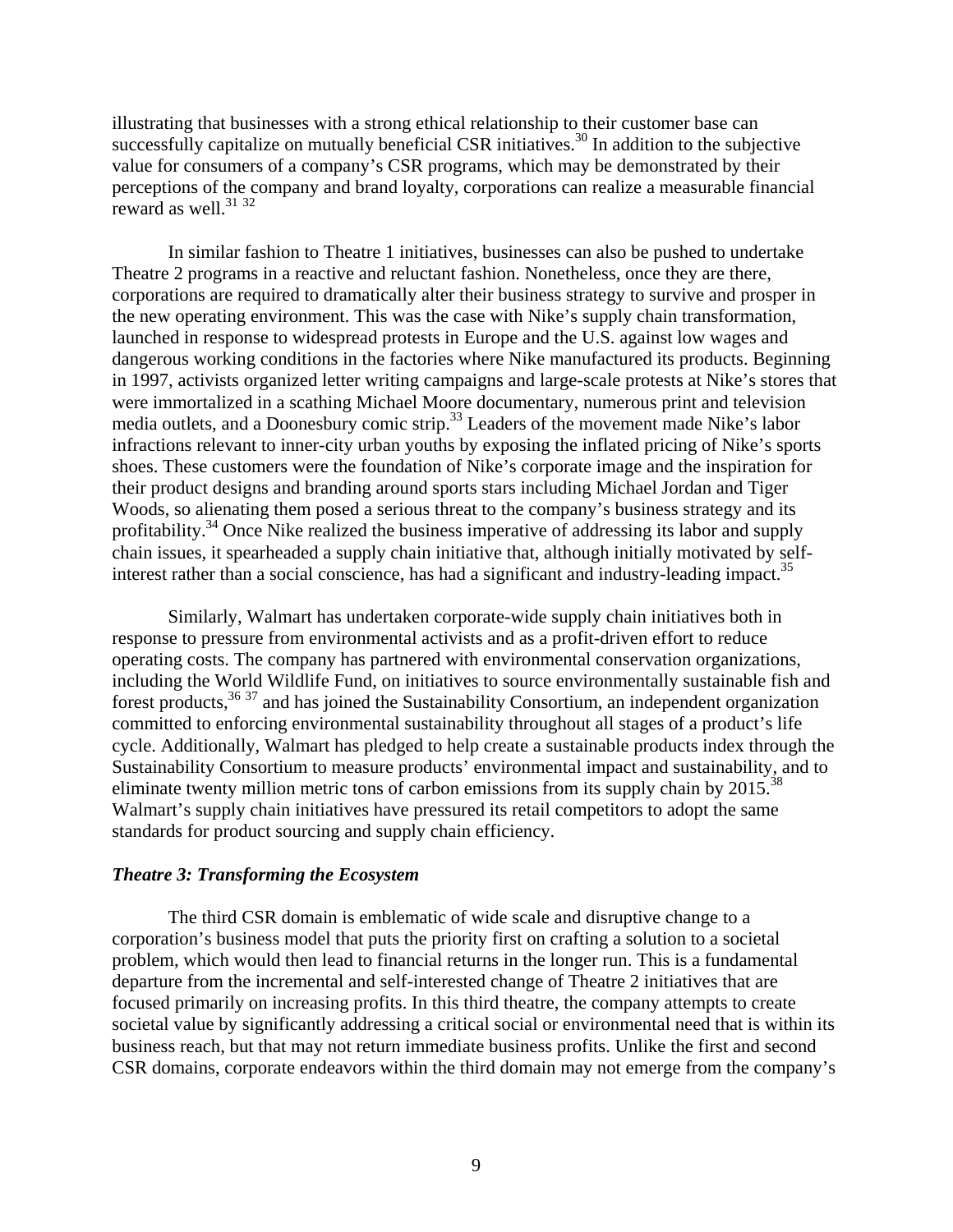core competencies, but may require the corporation to fundamentally change its business model and develop new skills and strategies.

 Within this third domain the corporation creates a radically new ecosystem solution that may be outside its core business interests, and that is fundamentally disruptive to the existing value chain. CSR efforts in this domain are not incremental or cautious, but require strategic risk-taking and a focus on long-range rather than short-term economic gains. For this reason, third domain CSR is most effectively undertaken by companies who have scale, diversified product lines, and significant financial resources to absorb the uncertainties of a delayed financial payoff. But there are exceptions to this rule. Smaller companies with innovative technologies or business processes may find it advantageous to mount an effort that disrupts the ecosystem away from the incumbents to something that is more conducive to its unique business offering. Initiatives in the Theatre 3 CSR domain are typically led by a company's CEO or senior management, who can spearhead long-range business strategies that require broad change throughout the organization.

 Successful Theatre 3 initiatives that both create solutions to environmental or social challenges and foster long-term business opportunities in the new ecosystem require aggressive and compelling CEO or executive management leadership. It is not sufficient for a CEO to passively champion an initiative, particularly since Theatre 3 programs may run counter to a company's entrenched business strategy. For example, Interface's groundbreaking strategy to remake the company's entire supply chain, manufacturing, sales and distributions models required founder Ray Anderson's hands-on involvement to be successful. Without the assurance of the company's highest ranking executive, Interface's employees would likely not have been committed to and engaged in executing Anderson's vision.<sup>39</sup>

 Theatre 3 initiatives recognize that traditional divisions between the government, corporate and nonprofit sectors are ineffective in solving global environmental and social challenges. Devising global solutions to environmental and social threats, including climate change, freshwater degradation and biodiversity loss, global hunger and poverty, requires collaboration between corporate, governmental and NGO interests. It requires strong leadership from a stakeholder who can potentially influence a diverse range of interests. Large corporations, particularly those operating and selling products globally, have a unique ability to craft comprehensive solutions by harnessing their multiple spheres of influence and extensive market reach, both on the supply chain side and customer demand side. Large scale operations enable multinational corporations (MNCs) to influence numerous actors in a complex ecosystem that make, source and sell products throughout the world. They also can potentially influence, and be influenced by, NGOs that complement their business. Partnering with an NGO that has significant expertise in an issues area where the corporation is attempting to create change can also signify the company's institutional commitment to Theatre 3 initiatives. Such a broad reach positions large companies, regional and global, with an opportunity to play a more prominent role in addressing its eco-system's most complex and critical challenges.

 General Electric is leading a comprehensive initiative to address global warming and climate change by transforming the United States' automobile transportation system to reduce  $CO<sub>2</sub>$  emissions and petroleum-based fuel consumption from passenger automobiles. The GE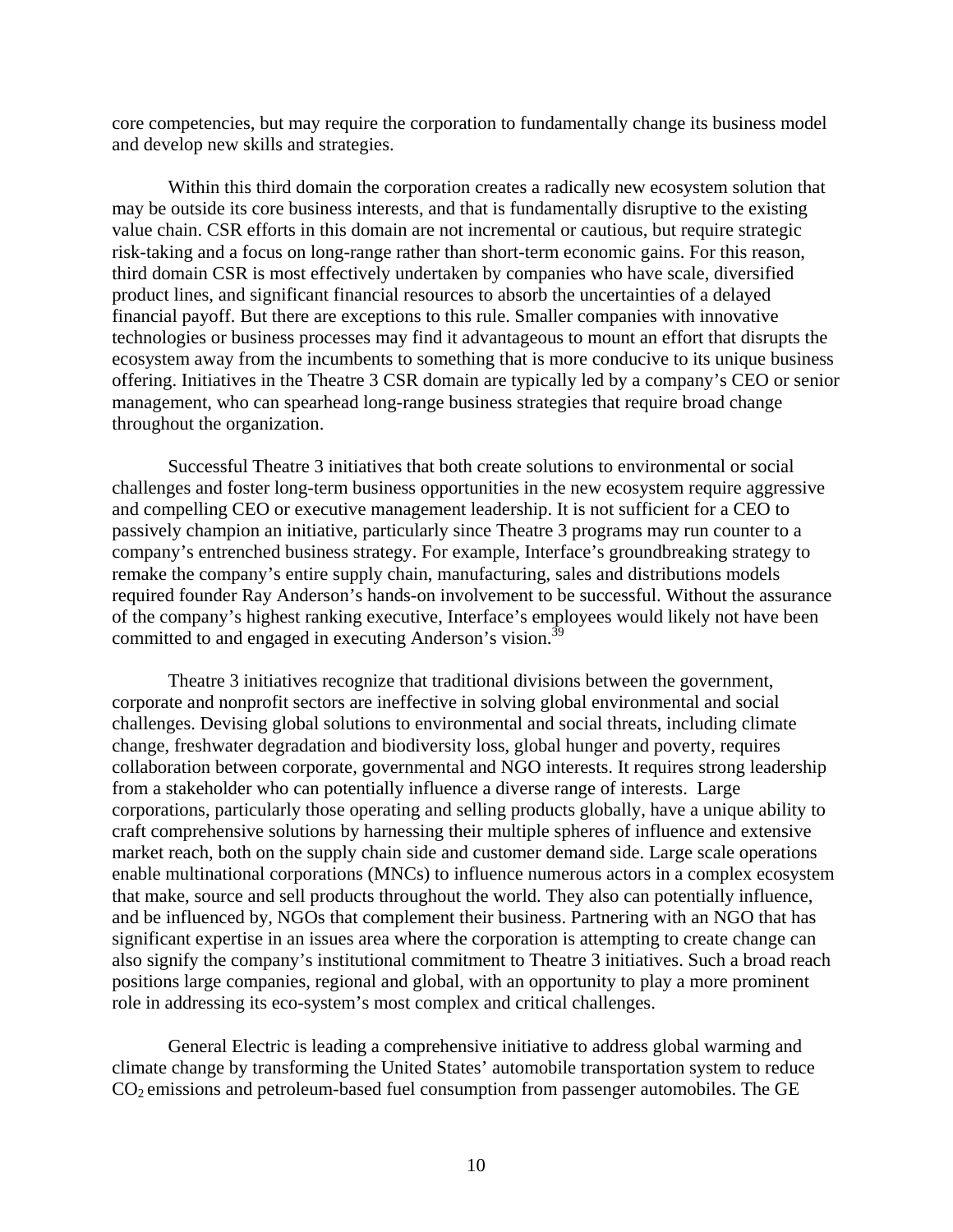transportation solution includes electric vehicle (EV) charging stations, electrical grid improvements, investments in component technologies, and a robust EV production system.  $GE's$  endeavor, if successful, has the potential to reduce  $CO<sub>2</sub>$  emissions and petroleum-based fuel consumption by fundamentally changing the U.S. automobile transportation ecosystem. It will potentially also increase GE's long-term profitability, given its engagement in many aspects of renewable energy production, energy delivery, EV production and EV charging supply chain.<sup>40,41</sup> As yet the company has not profited from its EV solution, demonstrating that in this third CSR domain, corporations need to be willing to defer short-term profits to produce environmental and social benefits. It's unclear whether the company remains committed to its investment in the transformational EV solution, even as Jeffrey Immelt, GE's CEO, has championed the program as imperative for the company's leadership in solving global climate change.<sup>42</sup> The company's WattStation<sup>TM</sup> EV pedestal charging unit, the core of its EV product line, was scheduled to ship late in 2011, but the product hadn't shipped as of this paper's writing, nor had the company announced any updates to the WattStation's production or shipping schedule.<sup>43 44</sup> Time will tell whether GE's foray into Theater 3 CSR has been successful.

 In a corporation like GE where line managers and executives have budgetary responsibility for GE's EV charging station program, it's imperative that they have the reassurance of GE's executive management that the company's EV products won't be expected to meet the same short-term sales forecasts as more traditional consumer products. Without this type of effective top-down leadership, employees at all levels of a company will likely not be fully committed to achieving large scale ecosystem change. If GE's EV charging program, for example, fails to produce revenues within a narrow time frame, managers may be tempted to cut spending and resources for EV product development.

 Interface's aggressive business transformation initiative under its founder, the late Ray Anderson, exemplifies a fully developed illustration of CSR in the third domain. In 1994, after more than twenty years of economic growth and expansion through acquisition, and no formal CSR program, this global carpet company radically changed it entire business ecosystem. After what he describes as an "epiphany" about the environmental damage inherent in Interface's material sourcing, production and shipping systems, Anderson set out to remake every facet of Interface's business ecosystem. Anderson's vision sought to put into practice the "cradle to grave" closed loop manufacturing and operating models advocated by both environmental advocates and business thought-leaders.<sup> $45, 46$ </sup> This initiative involved drastically altering how Interface's carpet was manufactured, distributed, sold and reclaimed from customers, including the establishment of a carpet leasing model to eliminate landfill disposal of used carpets. Under this scheme, Interface began producing and distributing carpet not as entire floor units, but as modular tiles that could be replaced or repaired when worn, rather than disposing of an entire floor covering. Additionally, Interface leased, rather than sold, its component carpet to institutional customers, contracting to clean, maintain and repair the product over its lifetime. Once the carpet reaches the end of its wearability, under the lease program Interface removes and recycles the carpet into new products.<sup>47</sup> Although the FLOR leasing program encountered initial difficulty with customer acceptance, the company remained committed to the initiative as part of its mandate to achieve zero-waste closed loop environmental sustainability, where production, recycling and materials sourcing produce no negative environmental impacts. The company's sales have increased by 65 percent and profits by 200 percent since the transformation, and even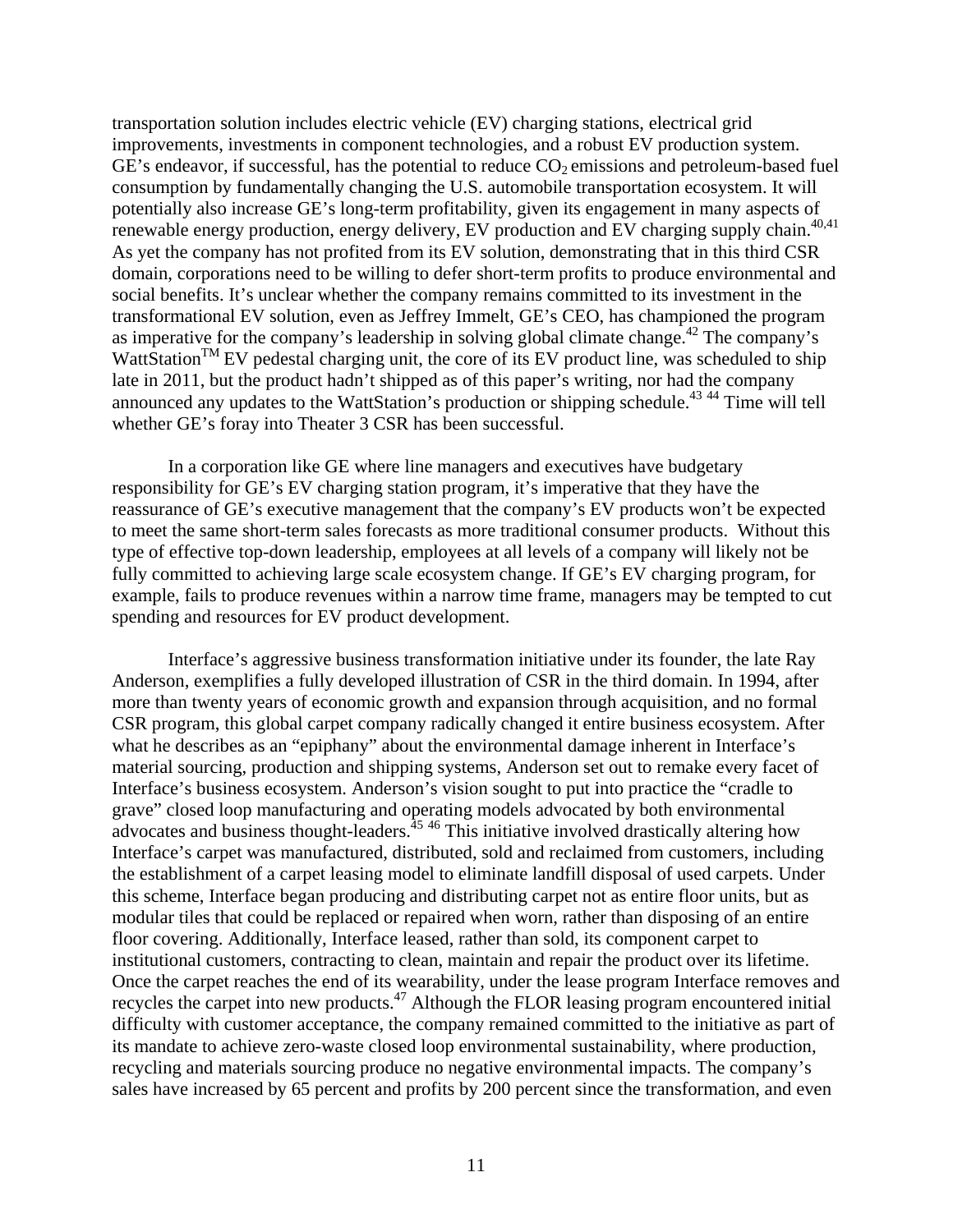more importantly water usage is down by 75 percent and greenhouse gas emissions by 92 percent, and roughly \$400 million per year saved through recycling.<sup>48</sup>

 The significance of Interface's radical business transformation, and its value for informing other corporations' CSR initiatives, lies in its element of risk and its foundation in Anderson's moral imperative to combat climate change, freshwater degradation and other global environmental threats. While GE's EV ecosystem solution constitutes a calculated business risk for the company, it is changing a transportation ecosystem in which it is not invested, and on which it does not depend for its profitability. Interface, however, has disrupted the ecosystem it survives on and on which its viability lies. There was no compelling reason for Anderson to dramatically alter course in 1994; on the contrary, the corporation's business strategy had been entirely successful. Yet Anderson decided that measuring a corporation's success by its economic value creation was fundamentally flawed, and that businesses should also be evaluated by their social and environmental impacts. This is the foundation of a global CSR ethos, in which corporations are driven to repay their social, humanitarian and environmental debts incurred through generating economic returns. Furthermore, the foundation of Interface's transformative business model has been Anderson's successful leadership from the top. Anderson so effectively imparted his vision through the organization that, despite his death in August  $2011<sup>49</sup>$ , the company remains fully committed to his corporate strategy.50 Interface's Theatre 3 initiative exemplifies the factors of long-range commitment to a strategic business vision and visionary leadership that are critical to achieving disruptive ecosystem change.

 Business models based on increasing production and economic return are inherently consumptive of natural resources and energy, no matter how efficiently they are executed. GE's and Interface's endeavors, however, exemplify attempts at achieving a higher standard of conduct than society demands of them, and a model for transformational CSR that can help inform standards for companies operating across the world. While Interface and GE have launched their respective Theatre 3 programs on their own, without assistance from NGO partners or industry coalitions, voluntary corporate standards organizations and councils provide an alternate venue for corporations to develop groundbreaking and disruptive solutions to global environmental and social problems. While voluntary consortiums don't typically have the power to sanction or punish members that fail to comply with agreed-upon standards, the compulsion to maintain social capital and good standing within their business community can be a powerful force for influencing corporate practice. Another alternative is through cross sector collaboration which provides a critical platform for business leaders to share business challenges and best practices for dramatically changing their business models.<sup>51</sup>

 Numerous collaborative venues have been established to address the environmental and social impacts of agricultural development, with a goal of achieving sustainable agriculture production.52 As the world's largest industry, agriculture has a significant and pervasive global environmental impact, accounting for approximately 70 percent of human freshwater use, and resulting in severe biodiversity loss through land-clearing, habitat conversion, and water and soil contamination.<sup>53</sup> Sustainability advocates describe initiatives to address these global impacts as "sustainability networks," which are often spearheaded by CSO activists working to effect change in agricultural production through corporate collaboration.<sup>54</sup> For example, the Better Sugarcane Initiative (BSI), along with agricultural roundtables on coffee and fruit, is working to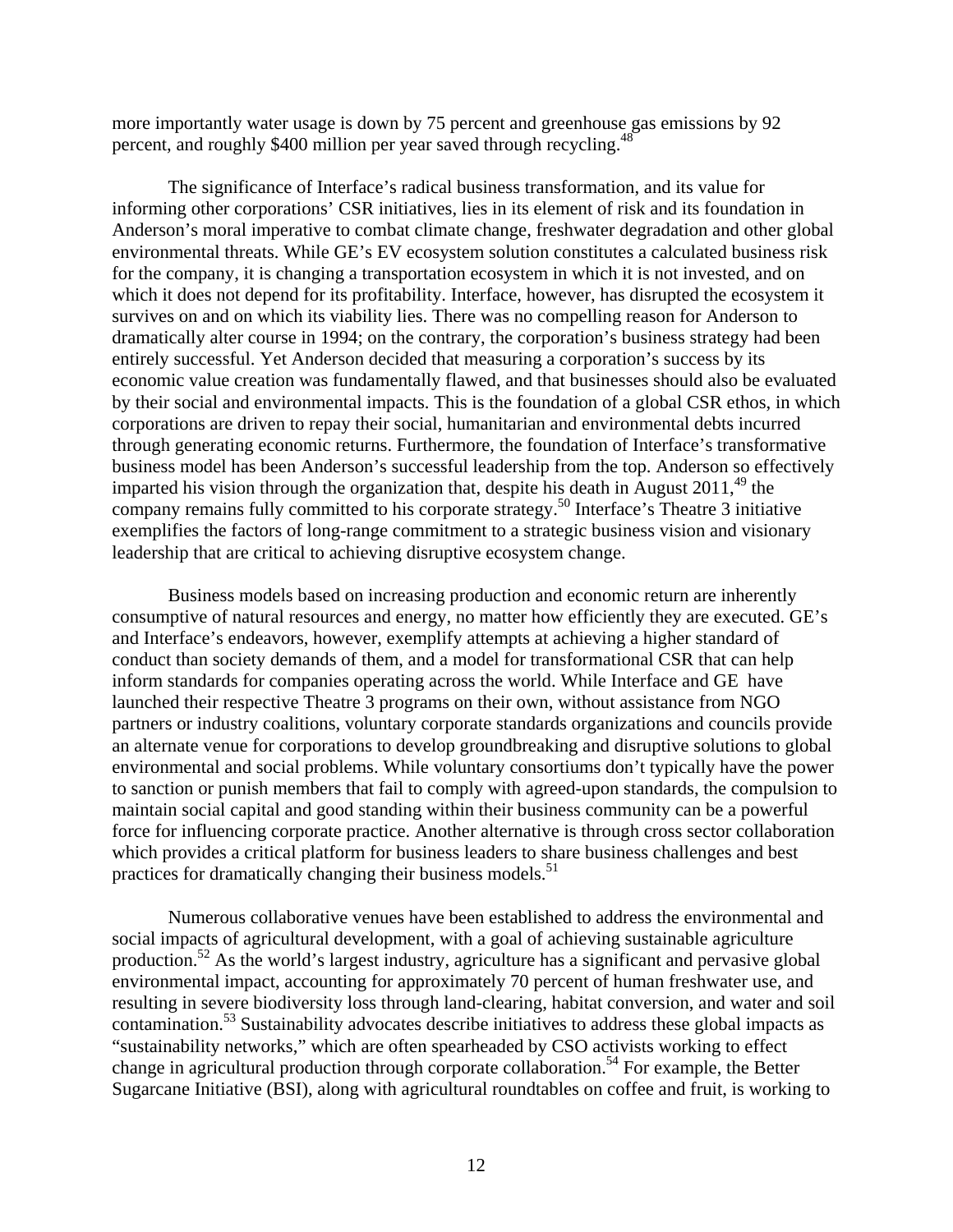establish internationally accepted standards for environmentally sustainable sugarcane production, as well as to improve the economic and social impacts of sugar growing and refining. The BSI standards dictate, for example, that after 2008 sugarcane cannot be grown in high value conservation areas that environmental conservation organizations have targeted as critical global ecosystems. Additionally, the BSI has set thresholds for water use that effectively eliminate sugar production in geographic areas with limited freshwater resources.<sup>55</sup> The IFC, which provides loans to sugar and coffee producers in developing countries, has established the Biodiversity and Agricultural Commodities Program (BACP) to advise agricultural commodity producers the IFC funds on adopting sustainable farming practices. The BACP is part of the IFC's efforts to curb habitat destruction and biodiversity loss, while maximizing producers' operational efficiency. Through partnerships between private and public agricultural industry stakeholders, the BACP promotes efficient and environmentally sustainable farming practices in the palm oil, soy, cocoa, and sugarcane sectors. By simultaneously influencing agricultural financing criteria, producer practices and government policy around environmental protection and agricultural regulations, the BACP consortium can lead agricultural companies toward disruptive change in their industry.<sup>56</sup>

## **The Challenges of Crafting a CSR Strategy**

 The differing motivations for corporations to undertake initiatives in the three respective CSR theatres, and the wide variations in how the programs are managed in each theatre, underscore the challenge for corporations in crafting a unified CSR strategy.

## *Different Measures of Success*

 While this may not be representative of a universal sample, we surveyed 50 CSR managers, who attended an executive education program in 2011. They reported 168 significant CSR initiatives at their respective companies roughly divided 40 percent in Theatre 1, 40 percent in Theatre 2, and 20 percent in Theatre 3. As might be expected, the motivation for the program and the expected benefits that their companies hoped to derive were very different in the three CSR theatres. See **Table 1**.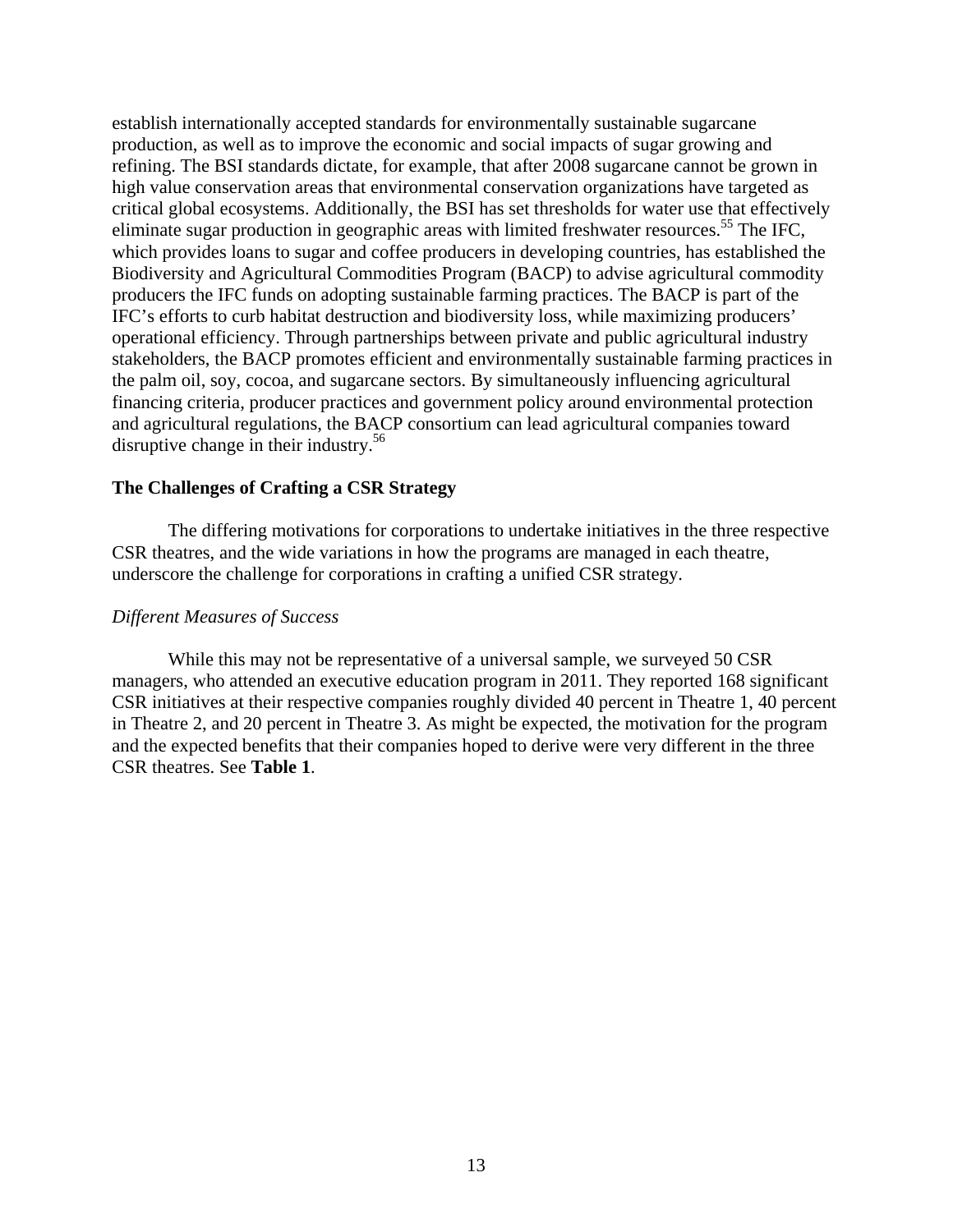| <b>Theatre 1 Motivation/Benefit to the Company</b> |                                                    |                                                     |     |                                            |                                                                                    |                                 |                                                      |                                     |  |  |
|----------------------------------------------------|----------------------------------------------------|-----------------------------------------------------|-----|--------------------------------------------|------------------------------------------------------------------------------------|---------------------------------|------------------------------------------------------|-------------------------------------|--|--|
| Generates<br>new business<br>opportunities<br>23%  | Improves<br>company's<br>social<br>standing<br>60% | Improves<br>company's<br>brand<br>reputation<br>60% |     | Increases<br>employee<br>motivation<br>49% | <b>Supports</b><br>company's<br>philanthropic<br>priorities/<br>Initiatives<br>56% |                                 | Reflects preferences of<br>operating managers<br>34% |                                     |  |  |
|                                                    |                                                    |                                                     |     |                                            |                                                                                    |                                 |                                                      |                                     |  |  |
| Creates new                                        | Reduces                                            | Improves                                            |     |                                            | Theatre 2 Motivation/Benefit to the Company<br>Improves                            |                                 |                                                      | Markets to socially                 |  |  |
| business                                           | operating                                          | supply chain                                        |     | company's                                  |                                                                                    | <b>Protects</b><br>resources on |                                                      | responsible                         |  |  |
| opportunities                                      | costs                                              | performance                                         |     | environmental                              |                                                                                    | which the                       |                                                      | consumers                           |  |  |
|                                                    |                                                    |                                                     |     | impact                                     |                                                                                    | company<br>depends              |                                                      |                                     |  |  |
| 36%                                                | 21%                                                | 19%                                                 |     | 40%                                        |                                                                                    | 33%                             |                                                      | 36%                                 |  |  |
| Theatre 3 Motivation/Benefit to the Company        |                                                    |                                                     |     |                                            |                                                                                    |                                 |                                                      |                                     |  |  |
| Promises                                           | Promises                                           |                                                     |     | Promises long-term                         |                                                                                    | Creates an                      |                                                      | Fulfills senior                     |  |  |
| significant and                                    | significant new                                    |                                                     |     | gains by significantly                     |                                                                                    | important                       |                                                      | management or                       |  |  |
| new business/<br>market                            | operations or<br>supply chain or                   |                                                     |     | changing its business<br>environment       |                                                                                    | solution to a<br>social or      |                                                      | chief executive's<br>social mission |  |  |
| opportunities                                      | manufacturing                                      |                                                     |     |                                            |                                                                                    | environmental                   |                                                      |                                     |  |  |
|                                                    | efficiency                                         |                                                     |     |                                            |                                                                                    | problem                         |                                                      |                                     |  |  |
| 59%                                                | 48%                                                |                                                     | 96% |                                            |                                                                                    | 78%                             |                                                      | 67%                                 |  |  |

**Table 1: Different Motivations and Benefits** 

Of the programs classified in Theatre 1, a small number were identified as potentially addressing a new business opportunity for the company, while a majority of the highlighted benefits were softer, such as improving the company's reputation. Significantly, a large number were associated with improving the motivation of employees. Theatre 2 programs were more readily linked to revenue opportunities or cost efficiencies, demonstrating that double or triple bottom line measurements may be appropriate in this theatre, since many environmental and brand-enhancing efforts have a short- to medium-term pay off. Moreover, increased costs in one activity (e.g., fair trade sourcing) could be more than offset by increased brand reputation and subsequent gains in revenues, and perhaps even longer term gains from a more efficient and sustainable supply chain. In Theatre 3, success is indicated if the company effectively transforms its business strategy and prospers in the new ecosystem it creates. But societal value must simultaneously be created, and one should be able to measure this value in the new ecosystem. As can be seen from Table 1, respondents indicated high hopes of long term return on both counts.

Theatre 1, success is difficult to evaluate, since most initiatives are not connected to a company's profit-driven goals. The various decision makers initiating CSR programs may have an aversion to making that connection, because attempting to measure the commercial advantage of charitable endeavors would diminish their authenticity. In some cases, the support of corporate decision makers for CSR initiatives may be more important than quantitative measurements of their effectiveness. Ultimately it may be altogether impractical to devise a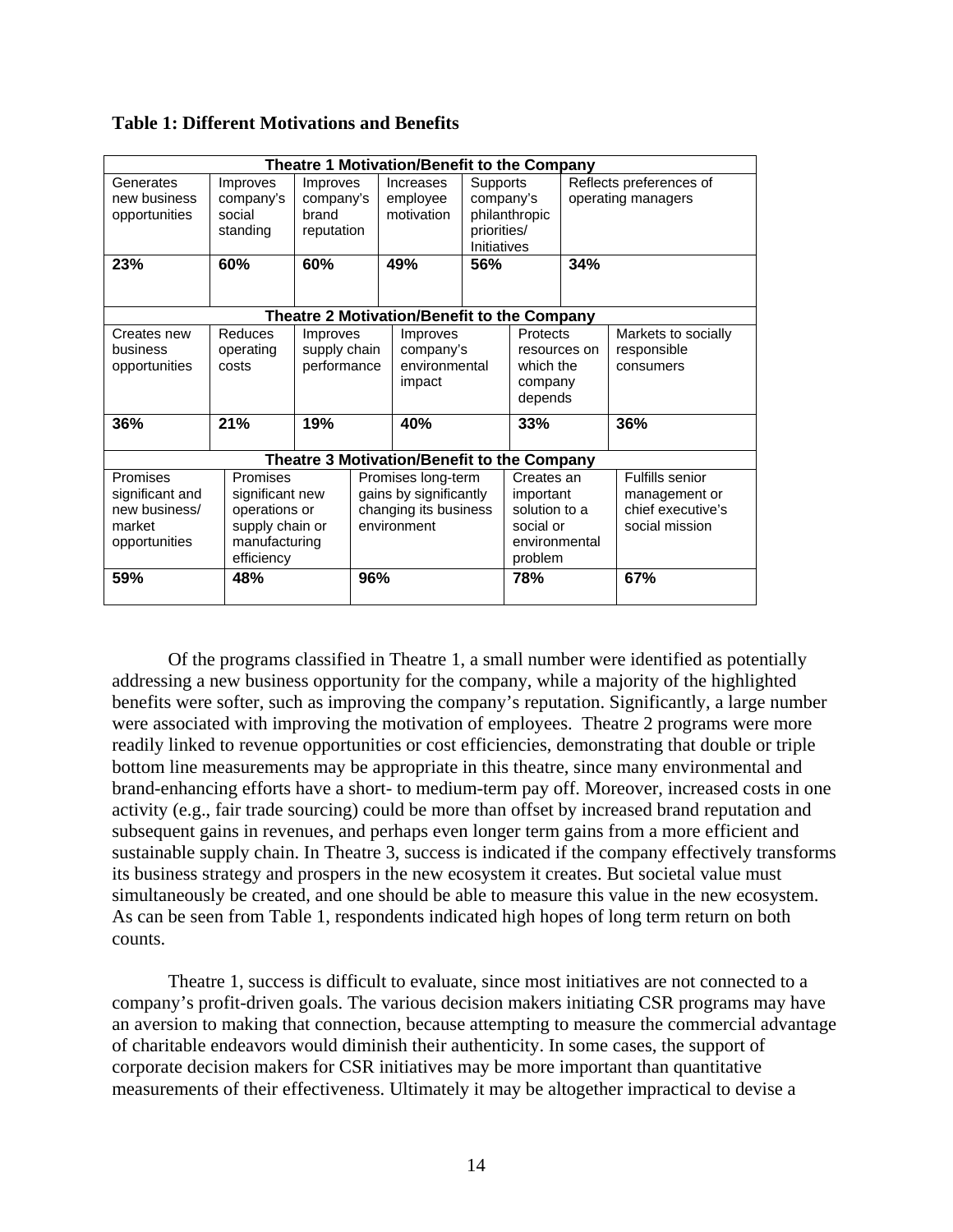standard and consistent method for quantifying the "value" of CSR and its correlation to a corporation's bottom line, given the broad range of programs across the three theatres and the varying motivations for undertaking them.

From our case development, field visits, and interviews at dozens of companies, what stands out most sharply is that there is not a "one-size fits all" CSR model. There are different catalysts for the various CSR programs that a company might undertake, and depending on the motivations, the expected outcomes of the programs are also quite varied. For some initiatives, it is entirely logical to look for measurable business connections and results, but for others, simply crafting a broad theme around community contribution is sufficient, because the outcomes may have very important intrinsic value, even if they are not quantifiable. The idea of creating shared value begins to take shape in Theatre 2, where value is co-created for internal as well as external stakeholders. In Theatre 3, however, even though the ultimate goal is business driven, enlightened businesses often view it as a long term opportunity by first focusing on and working through the social and environmental investments. The CSR debate often becomes muddled by conflicting ideologies arguing from one camp or another for the inherent value of CSR, when in fact what we observe is that individual companies typically engage in a variety of programs motivated by a wide range of perspectives and corporate protagonists.

#### **Insert Figure 1 Here**

#### *Range and Role of Protagonists*

 In the 2011 survey of CSR managers, who attended our executive training program, individuals reported being involved in CSR planning, but having varying degrees of influence over a broad range of programs. According to our survey, a range of protagonists served as key actors in each of the three CSR theatres, with CSR executives typically maintaining involvement in all three domains. Decision makers charged with managing a corporation's community affairs efforts played an active role in Theatre 1 philanthropic programs, as did a few line managers dispersed throughout a company's business units. The center of gravity in Theatre 2 moved to the line managers in production, quality control, marketing and other disciplines, although community affairs managers often remained involved in many initiatives, in some cases having a significant presence. For example, energy-saving or carbon emissions reduction programs were handled at the level of the operational managers, while supply chain stewardship effectively handled by the procurement or logistics team. Yet our survey showed that the CSR manager was significantly involved in the social and economic programs for the communities affected by the company's supply chain. For example, a company in the coffee business, had its procurement staff monitor and steward its "fair-trade" purchases, while the community affairs department was responsible for participating in its vendors' (in this case a coffee co-operative) health and education programs. In Theatre 3, the strategic nature of the program moved the decision making to higher levels of management, yet the course attendees reported a small cadre of people throughout the organization who also had some involvement in ecosystem-changing initiatives. These included CEOs and Senior Operating Division managers, and CSR Officers. The key distinction between the three theatres was the decision making process. Most Theatre 1 initiatives were of a bottom-up nature, with CSR efforts initiated and executed from the field, after being vetted by the community affairs department. Theatre 2 initiatives were usually a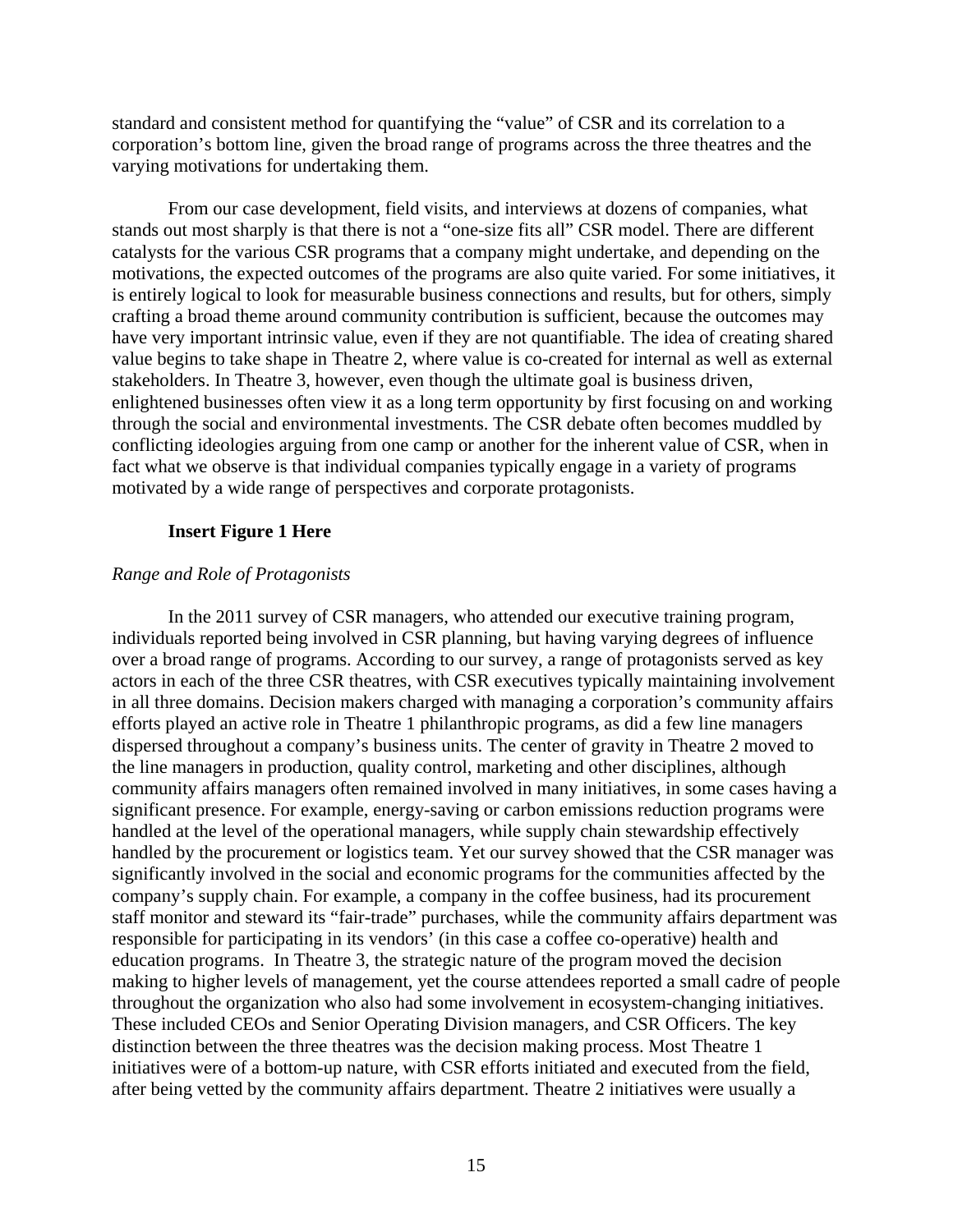mixed bag, alternately driven by the CSR officers, operational management and/or by executive management in a top-down fashion. Theatre 3 initiatives were almost always top-down directives formulated and articulated by executive decision-makers $57$ .

## **Insert Figure 2 Here**

 Because Theatre 1 campaigns tend to be driven by the personal, social, and environmental priorities of a key officer of the company or of the community affairs department, it is difficult to build company-wide support for philanthropic giving programs whose values aren't shared by the majority of the company's management or employees. Without broad investment across the corporation in these campaigns, they may be short-lived if their sole proponent leaves the company or assumes a new position. Additionally, in some companies managers in different business units may champion their own philanthropic giving or community service programs, with little relationship to each other or to the corporation's core values. This compounds the challenge of progressing to strategic philanthropy that integrates into a company's larger business strategy and priorities. While Theatre 1 CSR need not demonstrate an economic return for the corporation, it should have a logical connection to its business priorities. For example, PNC is closely tied to the community where it operates, and relies on continued goodwill with that community to generate new customers. The company's "Grow up Great" campaign increases PNC's social capital and potential customer base. Businesses cannot successfully build these types of strategic philanthropy initiatives without strategically choosing campaigns that are managed in line with their business priorities.

Similar challenges face initiatives in Theatre 2 that are often managed by an operations manager, far outside the jurisdiction of a community affairs or corporate social responsibility office. In many cases, operations managers overseeing initiatives to improve the environmental or social impact of a company's entire supply chain, while also improving financial returns, are loathe to characterize their efforts as CSR. Compared to a company's funding for a social program or environmental conservation, for many managers "shared value" type programs do not seem to constitute CSR. Because the supply chain campaigns are not managed under the company's CSR office, there's no apparent connection between the corporation's overall CSR priorities and the operations managers' initiatives. Furthermore, since Theatre 2 programs are expected to return financial value to the company, without a connection to the company's core CSR values, they may be abandoned if their economic return diminishes. Without being embraced under the corporation's broader CSR mandate, it may also be difficult to build employee support for and participation in these supply chain programs. Initiatives like Bimbo's are making meaningful progress on critical social challenges, and illustrate for other companies that to be successful in Theatre 2 endeavors requires connecting them to the corporation's defining values.

 In the third CSR theatre, societal value strategies like GE's or Interface's have a unique challenge in comparison to philanthropic or supply chain programs. Unlike Theatre 1 campaigns, these initiatives are intricately connected to the company's long-term transformative business strategy. Creating public value is the company's first priority in Theatre 3, while economic return is expected to flow from the creation of public value. Since Theatre 3 programs are typically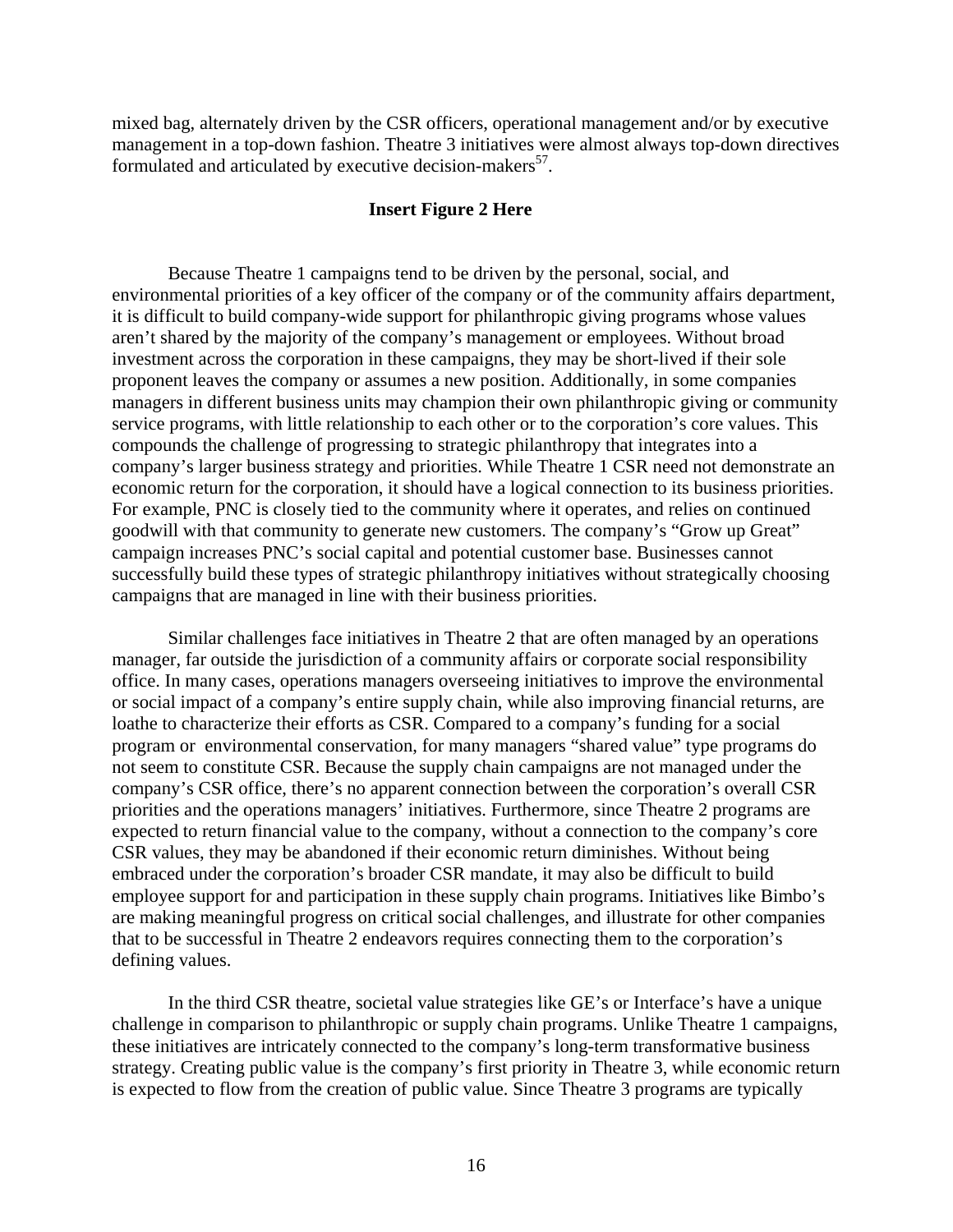championed by a corporation's CEO, they have a powerful leader and are assured executive management support. The challenge for Theatre 3 initiatives is in mobilizing the support of key operational managers. Because profits are deferred in order to realize social or environmental benefits, it may be difficult for operations managers throughout the company to understand and fulfill the CEO's mandate. Creating a new business ecosystem may also require that employees fundamentally change the way they design, produce and market products. These large-scale changes to the business ecosystem are inherently risky and potentially threatening to employees' livelihood, compounding the CEO's challenge of building and perpetuating a radically new business model. Shareholders may also be skeptical of a business strategy that doesn't show a financial return in the short or medium term. Because initiatives in this transformative theatre of CSR require broad buy-in across the company, the primary challenge for the CEO who is leading the charge is to "sell" the strategy to management, boards of directors, employees and shareholders.

## **The Way Forward for Strategic CSR: Auditing, Editing and Developing**

## *Auditing*

 The first step for a company to begin devising a CSR strategy is to classify and categorize its plethora of CSR programs into one of three theatres we have described. The CSR report published by many companies is only a partial view of the range and breadth of programs undertaken by the various parts of the company. What is reported usually turns out to be those activities that are likely to impress external stakeholders, but the report is typically not useful as an auditing tool. A company must assiduously collect every program from each discipline within the company that attempts to make a deliberate social and /or environmental contribution. Having cataloged the program, the company must next record how much was or will be spent and its likely benefits, even if they are minimal. We have found that the process of collecting this information and classifying the various programs is a big task, but the rewards are almost immediate.

### **Insert Figure 3 Here**

## *Editing*

Having classified the company's CSR initiatives in the auditing process, the purpose of the editing effort is to move the programs in each theatre from the top of to the bottom of **Figure 3**. For example, in Theatre 1, unconnected philanthropic efforts should be molded to yield a more strategic thrust. This is exactly what PNC Bank seems to have done by channeling its primary business expertise and greatest institutional knowledge into a focused, well-funded and strategic philanthropy initiative. While the broad array of CSR programs the company supported prior to launching "Grow Up Great" likely yielded some social benefits, crafting a large-scale and significant effort around a highly visible and critical social issue will have far greater benefits to the community PNC inhabits and relies upon. It will also benefit the company's overall business strategy through improved social capital and brand reputation.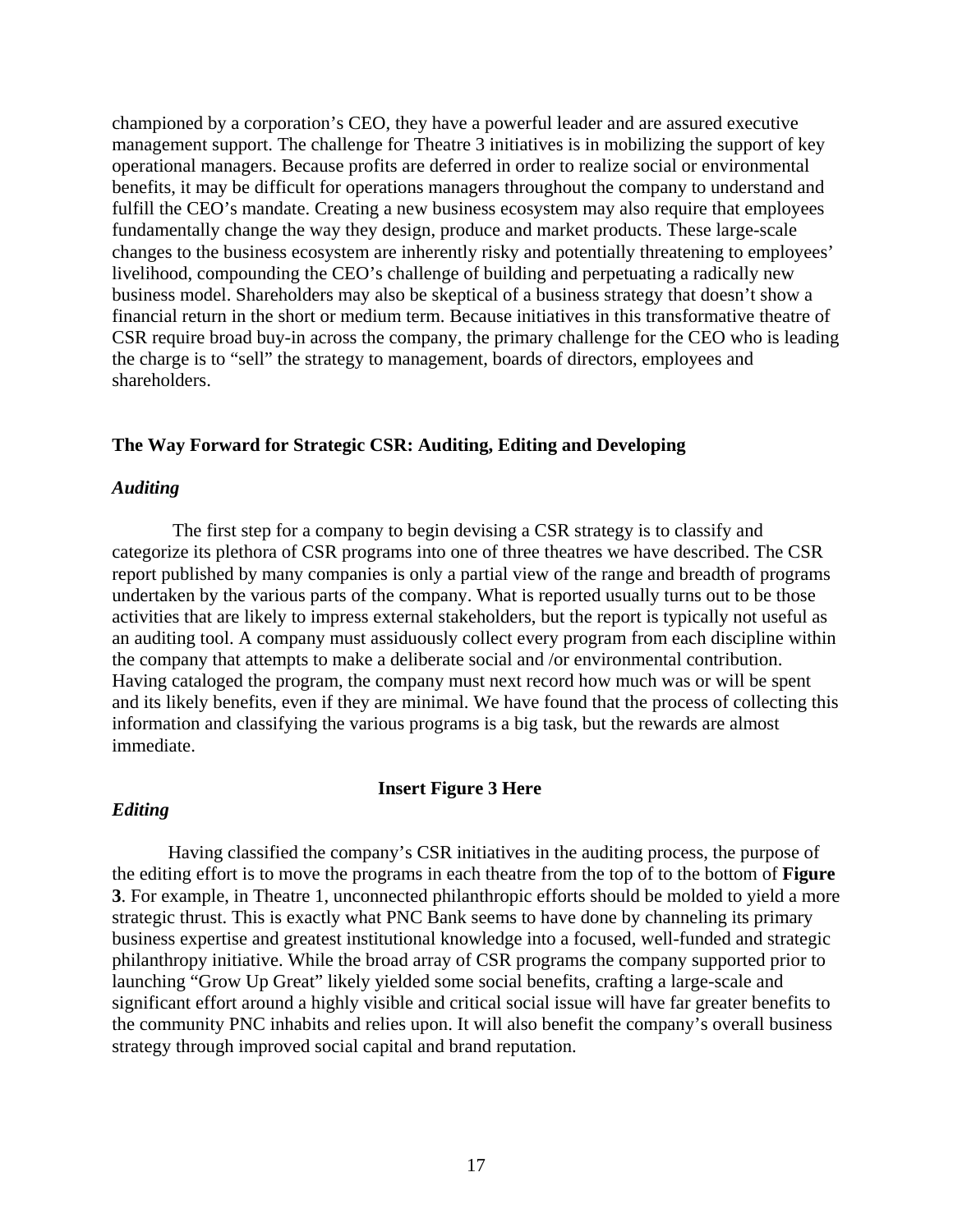In Theatre 2 a company is compelled to bring a quantitative discipline to its various programs, either individually or collectively, and to quantify their impacts. For example, how does the company's commitment to reduce energy use and utilize renewable energy sources contribute to the company's bottom line? What contribution does it make to the society's wellbeing? Typically these measurements are reflected in a corporation's annual sustainability report as a method of assuring both shareholders and the public that its initiatives are yielding credible results. For example, United Parcel Service (UPS) enlists an independent auditing firm to evaluate its progress on energy use and carbon emission reduction goals, reporting the results annually for both cost and resource savings. In UPS' most recent sustainability report, the company disclosed its total  $CO<sub>2</sub>$  emissions, carbon emissions per mile, the gallons of fuel it uses for each ground package, and the number of delivery miles in alternative fuel vehicles. By reporting a detailed breakdown of how fuel and energy is consumed throughout the delivery system, and having its environmental impact measured and audited by third-party firms, UPS adds credibility to its sustainability accounting. The report demonstrates both the environmental benefits of the company's  $6\%$  CO<sub>2</sub> emissions reduction, and the benefit to UPS's bottom line from lower spending on fuel and energy.<sup>58</sup>

A corporation's assessment and accounting of its social and environmental impacts, and the resulting effectiveness of Theatre 2 initiatives, will have infinitely more credibility if it takes into account the total impact of its operations, rather than laying claim to a purely beneficial outcome. This requires honestly evaluating both the positive and the negative effects or "externalities" of a company's manufacturing and operating activities, and what the net cost is to the natural environmental and the people on which the business depends.<sup>59</sup> Without this straightforward assessment, corporations can invite criticism that they're "green washing" or glossing over the negative consequences of their business activities.

CSR frameworks like the Net Positive model, which holistically evaluates a company's social and environmental impacts, represent a forward-thinking approach to crafting strategic CSR practice that is particularly relevant for Theatre 2 initiatives. The cornerstone of the Net Positive approach is its premise that, given the negative social and environmental costs of any business, it is disingenuous for any company to claim it is truly operating "sustainably" without any societal cost. Using a detailed evaluation tool, the Net Positive model leads CSR practitioners through a process of determining what their primary business impacts are, what steps they can take to mitigate the company's negative effects and maximize the social and environmental benefits, and how to focus their core business competencies for maximum CSR impact throughout the supply chain. The foundation of the Net Positive framework is that, while no company is likely to operate at a "net positive" to society or the environment, it should always be striving to offset and mitigate its negative externalities in pursuit of that ideal. $60$ 

The Net Positive model, and other methods for assessing a corporation's comprehensive social and environmental impacts, $61$  can be powerful tools for performing the editing phase of the CSR process and advancing programs to the next level. Taking a holistic view of both the corporation's unique positive contributions to society and its negative impacts challenges a company to evolve beyond the "status quo" of a modest societal impact to making a significant contribution.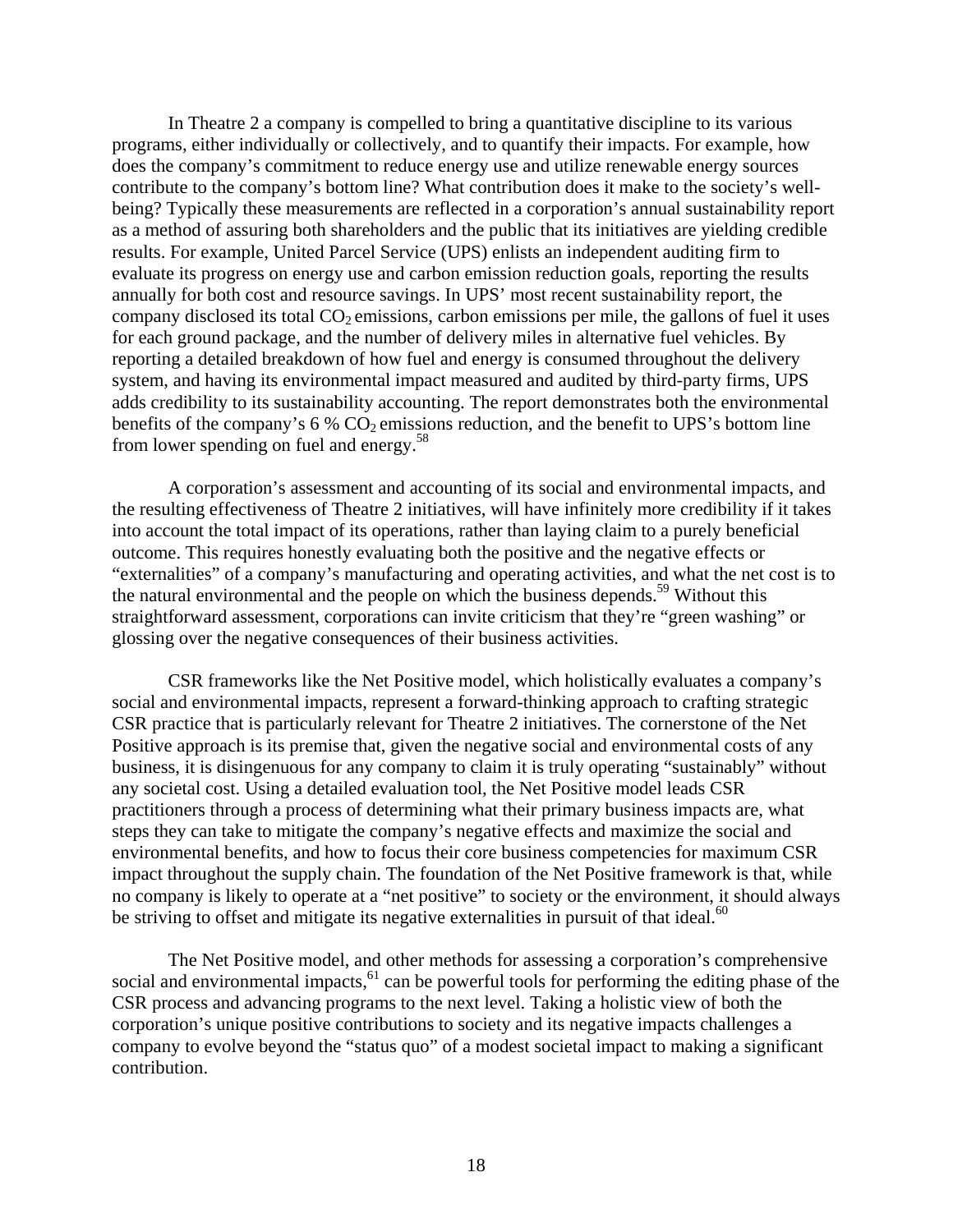In the third CSR domain, Interface represents one of the most significant examples of CSR evolution through the editing process. Because Ray Anderson subscribed to the goal of operating in a closed-loop system with no waste production or pollution, and no net loss of resources, Interface's leader constantly re-evaluated and edited the company's sustainability initiatives throughout its manufacturing, operations and business processes.<sup>62</sup> The result was a complete transformation of Interface's business model and operating philosophy, manifested in the company's ground-breaking and disruptive FLOR initiative. The question to be asked in Theatre 3 is whether the planned initiatives have a logical path to changing the eco-system and if so what is the projected path to profitability. Changing the eco-system is usually a collaborative task, often guarding against free-riders. But even as the new eco-system starts to take shape, it is critical to create an accompanying business model that is capable of delivering a return on the societal investments that have preceded it.

Ambuja Cements Limited, an Indian mining company with majority holding by Holcim, illustrates an extractive industry that is aggressively using the editing process to evolve from Theatre 2 to Theatre 3 CSR. By setting an organizational goal to be "net positive" throughout its production operations, Ambuja is blazing a truly innovative path that internalizes societal and community needs and expectations in its business planning. To become net positive in its water use, the company launched a water resource management initiative for its surrounding community far beyond what was legally required. For example at its Ambujanagar mine site, the scarcity of water in the local community was a significant challenge for local residents, particularly in agricultural production, the economic mainstay of most rural families. The area's villages situated 15 to 20 kilometers from the coastline suffered from salinity ingress, in which fresh water in aquifers mixes with saline water, making it unfit for drinking water or irrigation. Local rivers were typically dry by winter, as well as the ponds they supplied. Ambuja constructed a series of check dams on the rivers and percolation wells in ponds and riverbeds to increase their water capacity. Water bodies, including the rivers, huge tidal regulators and village ponds were interlinked to divert surface runoff from upstream water bodies. As a result, water recharge has increased and reduced the salinity of the water, while ground water has increased significantly to a level not present for three decades. The company has also established goals to become net negative in plastic consumption, which is used primarily for cement packaging. By burning discarded waste plastic for energy production in its kilns, the company is achieving increased levels of alternate (to fossil) fuel consumption as well as offsetting its plastic consumption. The company's sustainability strategy aims to give back more than it takes from the environment and to clean more than it pollutes as part of its manufacturing operations, exemplifying the progression from aggressive Theatre 2 initiatives to transformative ecosystem change.

#### *Connecting the Dots*

As these examples demonstrate, a credible and rigorous audit almost automatically provides insight about how a company should edit and improve its CSR practice. Once a company has completed this essential first step, it needs to progress to coordinating its CSR initiatives within and between the three theatres. This task will have very different implications depending on the company's business and CSR priorities, since firms may have programs in all three theatres simultaneously, or only in a few, depending on the nature of a firm's business and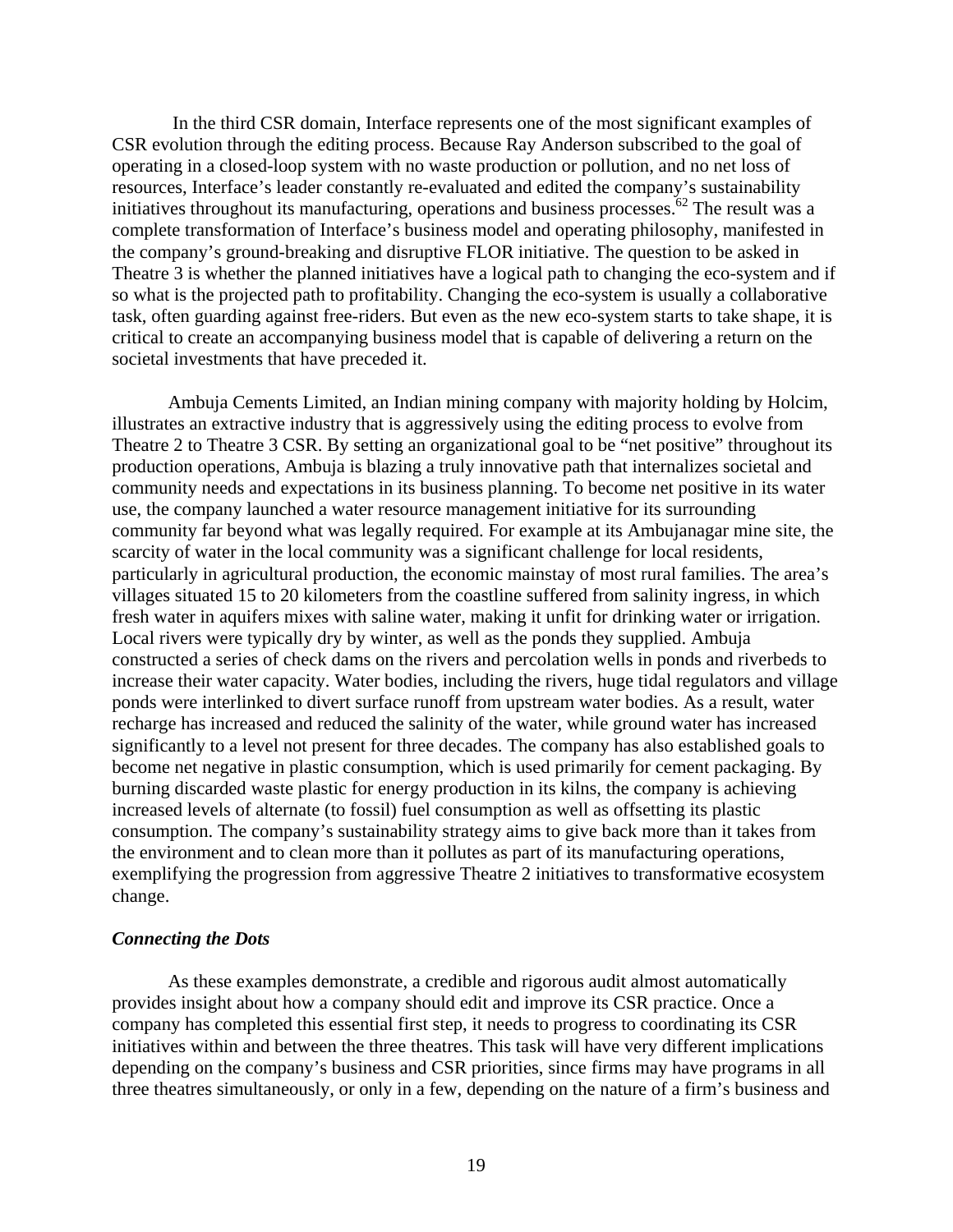the industry it participates in. We do not believe that every firm should start with strategic philanthropy in Theatre 1, before proceeding to value chain CSR in Theatre 2, and then on to changing its business environment in Theatre 3. Smaller, private companies tend to focus on philanthropic giving initiatives that reflect their founders' personal commitments to social or environmental causes, with little engagement in integrated CSR programs. Public companies of a small scale are inclined to undertake CSR initiatives that integrate with their business and manufacturing operations, while potentially also making philanthropic contributions to social or environmental conservation institutions. Larger corporations and global companies typically engage in CSR in more than one theatre, simultaneously contributing funds to humanitarian, social service and environmental conservation, while undertaking CSR programs that are integrated into business planning and operations. Most companies that develop transformational CSR evolve to this third theatre from significant efforts in re-engineering the value chain in Theatre 2 CSR, as was the case at Interface, although this is not exclusively the case. For corporations engaged in CSR in all three theatres, there are inherent challenges in managing these diverse initiatives cohesively, given that each theatre's efforts are typically managed by different business units and management levels.

 Crafting a comprehensive and cohesive CSR strategy requires a company to "connect the dots" between its various initiatives in all three theatres. Without coordination of a company's various CSR programs under one cohesive strategy, a company will not have a direction, but rather disparate and possibly ineffective campaigns. Companies engaged in only one CSR theatre need to plan for the eventual expansion of their CSR initiatives into the other theatres and establish an overarching CSR vision that can encompass programs in philanthropic, supply-chain and transformative ecosystem efforts. Additionally, corporations engaged in one theatre need to ensure CSR programs within that realm are coordinated and expressive of the corporate CSR vision. For example, if a small privately held company focuses its CSR campaigns on philanthropic giving, it's imperative that the executive management devise a set of strategic philanthropy priorities that fit into the business' operational strategy, that are cooperatively managed under one CSR office, and that have broad corporate support, rather than being spearheaded solely by a division manager or company founder. Similarly, companies undertaking value chain initiatives to simultaneously reduce social and environmental impacts and improve profitability need to coordinate their Theatre 1 and Theatre 2 efforts to express core corporate values. For example, Nike concurrently addresses workers' rights and supply chain environmental impacts in its Theatre 2 initiatives, while focusing its Nike Foundation philanthropic giving on addressing poverty and improving girls' education and empowerment in developing countries.<sup>63</sup> Both programs are connected to the communities and natural environments where Nike operates its manufacturing facilities. Corporations can also craft more robust and comprehensive supply chain initiatives by applying the company's core values to evaluating its entire value chain. If a company has established environmental protection in the areas where it operates as a CSR priority, the corporation should evaluate every component of its supply chain through this lens. Where and how are the materials for its products sourced, what environmental protection guidelines do its suppliers follow, and what is the environmental impact of the system that ships parts to factories and products to retail outlets? Is public transportation available for workers to commute to work, and if not, how can the company increase employee access to public transportation?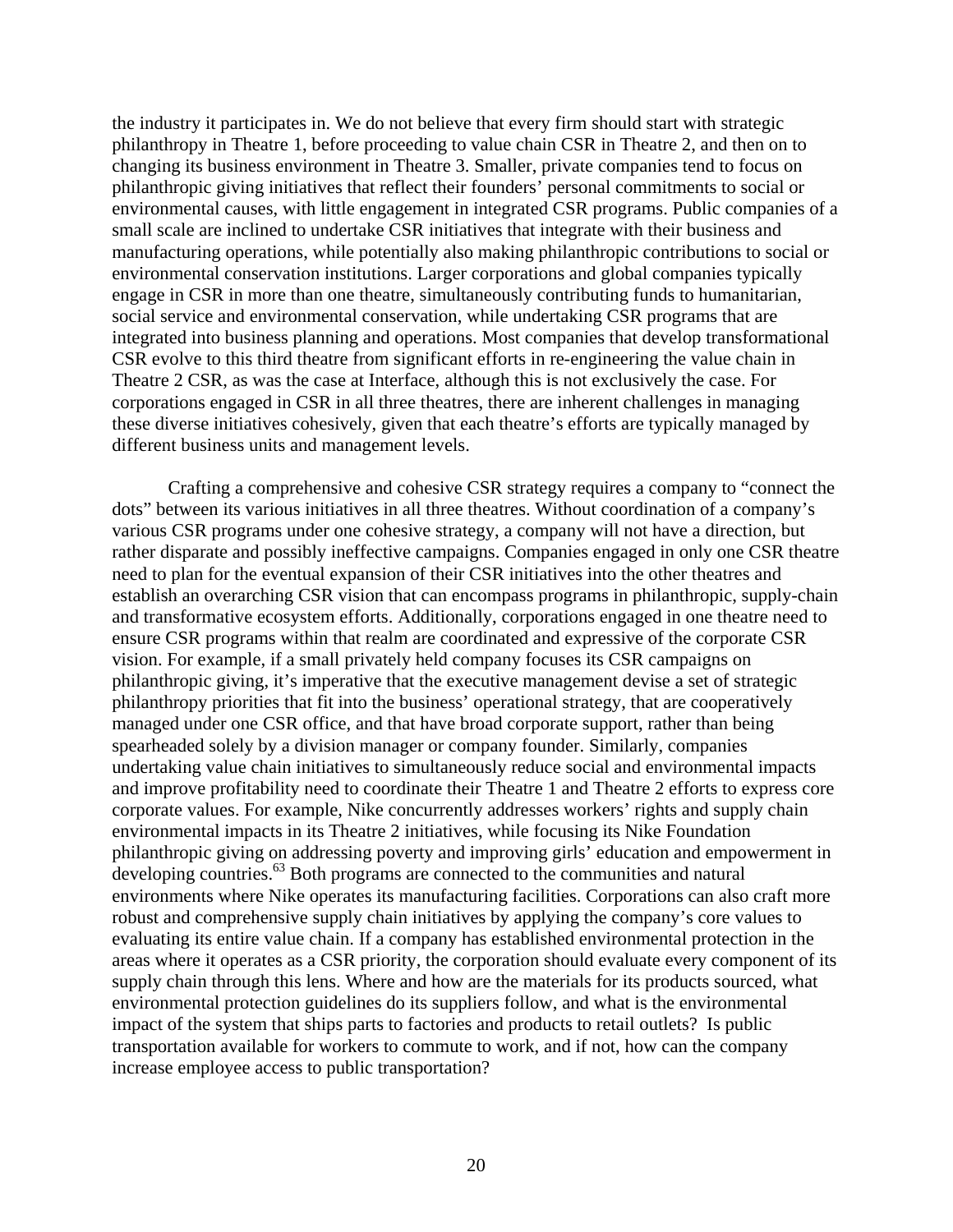Gaining a unified vision is a central challenge of coordinating CSR efforts in all three theatres. In current practice, the typical management of philanthropic, supply chain and transformative ecosystem initiatives by different levels of management and business units has resulted in a messy state of affairs. CSR priorities may be unclear to managers, executive leadership and employees, and disparate CSR campaigns may not effectively address social or environmental problems. The most common challenge in Theatre 1 is that too many decision makers in various business units are engaged in disparate versions of CSR with little overall cohesion or impact. The result may be that the company's charitable contributions are sizable in the aggregate, but the significance of the impact on any single issue area is limited. In Theatre 2, since CSR initiatives are typically overseen by business and operations managers, there may be conflicts of interest and a clash of CSR priorities with corporate affairs managers who manage other areas of the company's CSR initiatives. Since Theatre 3 programs are initiated by top-level management, these conflicts of interests are less likely, but corporate executives may be reluctant to include community affairs or corporate foundation managers in the planning process for fear of diluting the power of their business strategy.

## *Organizing for CSR Strategy Development*

 Ideally, well-managed CSR creates social and environmental value, while supporting a company's business objectives and reducing operating costs, and enhancing relationships with key stakeholders and customers. It is therefore imperative that corporations establish a CSR unit whose primary responsibility is coordinating and integrating initiatives in all three theatres in which a company is engaged in, even if responsibility for the various initiatives remains dispersed throughout the company. This CSR unit, however, needs to be headed by a person who has senior management rank and holds the position as his/her primary responsibility. It is not uncommon for CSR offices to be headed by managers who split their time between CSR and other corporate responsibilities, such as head of Human Resources or Operations. For example, the 2011 survey of CSR managers and executives revealed that in all three CSR domains, dedicated CSR executives spent an average of only about 35 percent of their time on managing and administering CSR programs, with some professionals devoting less than that percentage of their time to CSR responsibilities. The remainder of CSR professionals' time was devoted primarily to Human Resource functions, or for managers leading supply-chain initiatives, their remaining hours were spent supervising and managing production lines and "sourcing" functions. This underscores the widespread lack of commitment to the strategic aspects of CSR. In order to craft and implement a company-wide CSR vision, the senior manager, and his/her staff, needs to be committed to and focused on this priority. For companies that are engaged in a wide range of CSR initiatives in all three theatres, and which are managed by separate business units, this is undoubtedly challenging. While the CSR officer cannot conceivably be present at every CSR program everywhere in the company, his/her surrogate should be a knowledgeable presence at the program including having decision rights in its design and execution. Having the knowledge and overview of the range and depth of the various initiatives, it should be the responsibility of the CSR office to elevate strategic CSR topics and priorities for discussion at the company's highest levels, and to ensure CSR is incorporated into the appropriate operating committee discussions at the business unit level. Devising a cohesive direction governed by a vision that expresses the company's overarching priorities is imperative for crafting a coordinated and effective CSR strategy.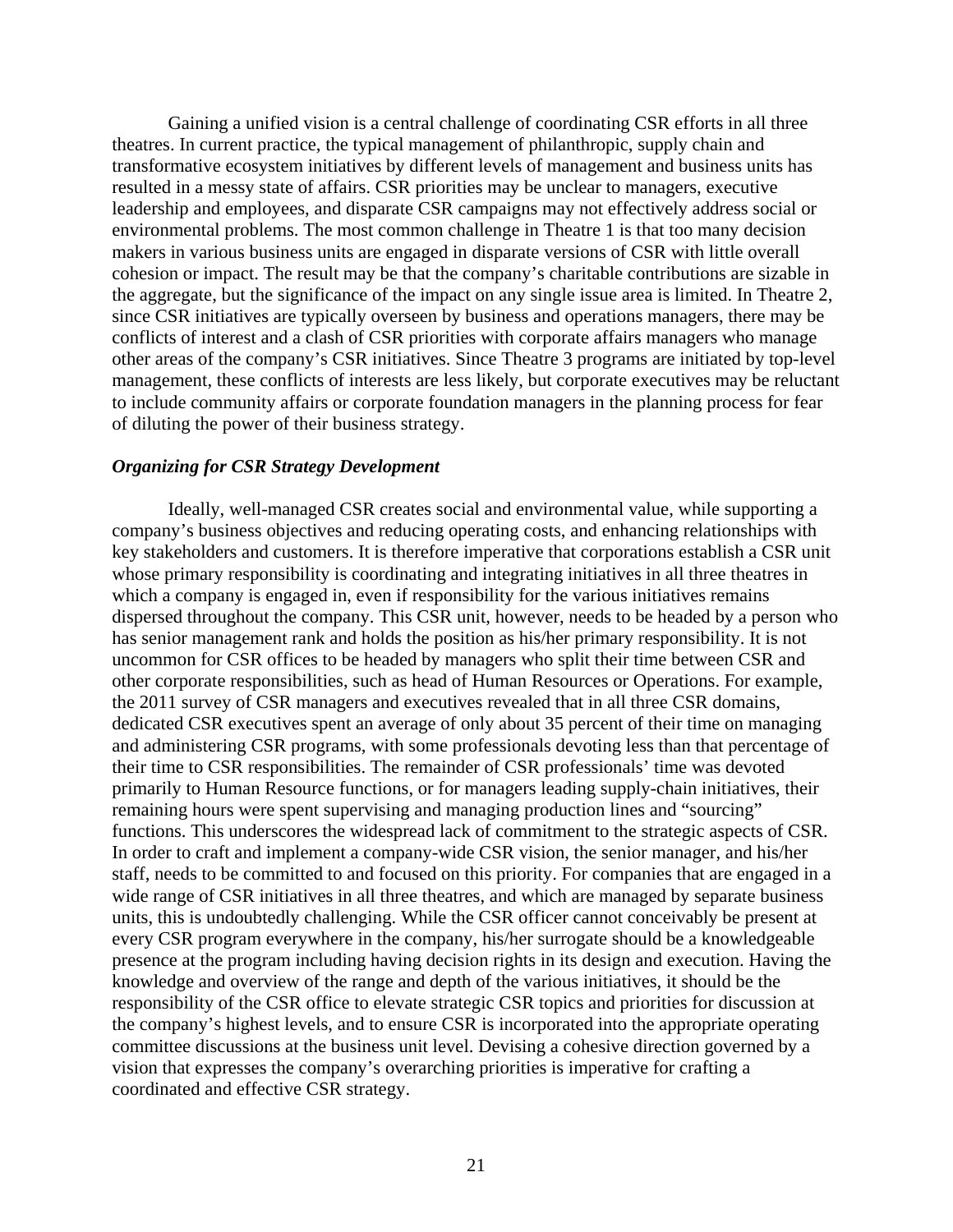## **Insert Figure 4 Here**

 In addition to empowering CSR executives to practice strategic initiatives, strong leadership and support for CSR initiatives at the top levels of executive management is critical. CSR professionals consistently cite this as the crucial factor for enabling CSR initiatives, and it holds true across industries and geographic locales and regions, and throughout programs in all three domains. While executive management doesn't necessarily need to be directly involved in CSR initiatives, it's paramount, particularly since CSR is not typically integrated into a corporation's strategic thinking, that at least one C-level executive within a company champions the key CSR efforts. This support is particularly critical during the budget approval process for CSR initiatives, since some of these programs will not result in any increased company revenue. Top-level corporate leadership is imperative to communicate throughout the organization the literal or intrinsic value of CSR programs for the corporation and to reinforce the importance of the entire corporation remaining committed to programs that involve both short-term and longterm rewards and risks.<sup>64</sup> In addition to its budgetary role, executive leadership's critical role is to create an enabling environment for a continuous process of CSR auditing, editing and development, in which true business transformation can occur.<sup>65</sup>

 Finally, the systems and processes we have suggested in this paper come close to describing the role of a Corporate Responsibility Officer (CRO). This needs to be established as an independent full-time position having access to the CEO and having input to the development of the company's business strategy. Even if CSR is not integrated into the core business planning, it still is critical enough to merit a strategic role, because through its implementation a company reveals how it interacts with its stakeholders. Theatre 3 strategies can be visionary and shape the company's long term future; Theatre 2 strategies will ideally directly save costs and/or increase revenues in the short to medium term, while making a significant contribution to the company's value chain constituents, and Theatre 1 strategies connect with important community needs, present the employees' sense of values, and improve the company's reputation.

 How a company practices CSR ultimately reflects its values and its relationship to the society it inhabits and upon which it depends. CSR is here to stay, and every company needs a cohesive, integrated CSR strategy that plays on its core strengths and institutional capacity. By strategically managing its CSR initiatives, every corporation can maximize its benefits to society and the environment, create societal value and fulfill the motivations of its many stakeholders.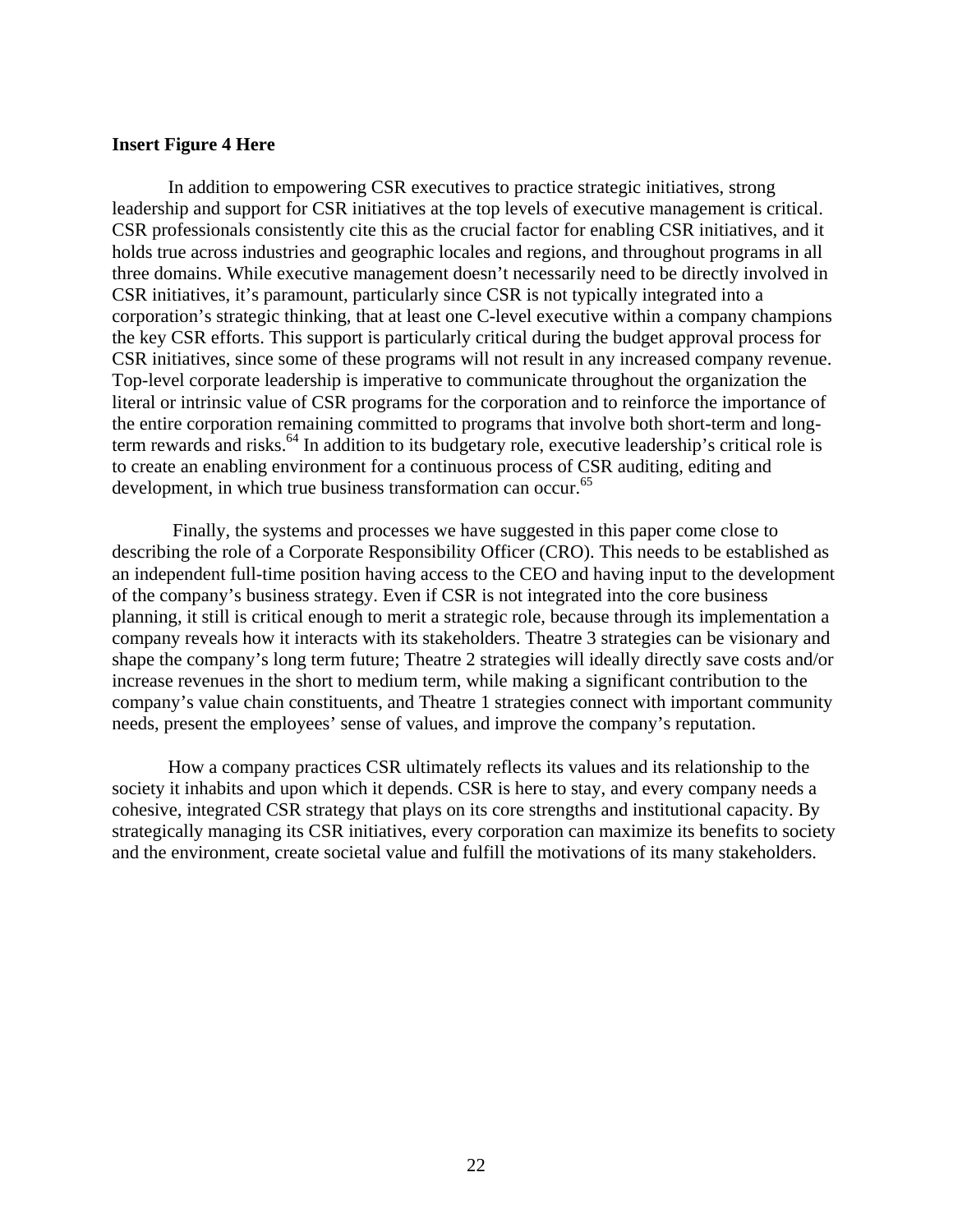## **Figure 1:** Different Motivations and Measures

## Theatre 1

- Social value at times (will seem to be) created at the cost of economic value creation
- But much (some) of it is likely to be the necessary cost of doing business
- Hard to measure much more than social inputs. But you need to construct and constantly evaluate a logic model connecting inputs to outputs
- Without some activities and experimenting in this domain, it is hard to jump to the other domains

## Theatre 2

- Economic/soc./env. value designed to be co-created
- $\blacksquare$  If the economic engine is calibrated to provide proportional soc./env. value, then measuring economic success is equivalent to measuring social success
- Businesses have to be careful not to over-claim The soc./env. value they have created

## Theatre 3

- Economic, environmental and social value converge, but only in the long run
- There has to be a compelling logic of how creating the environmental/social value will lead to economic value (with a well-architected strategy)
- It is often handled as Risk Management, but at times is better handled as seizing an opportunity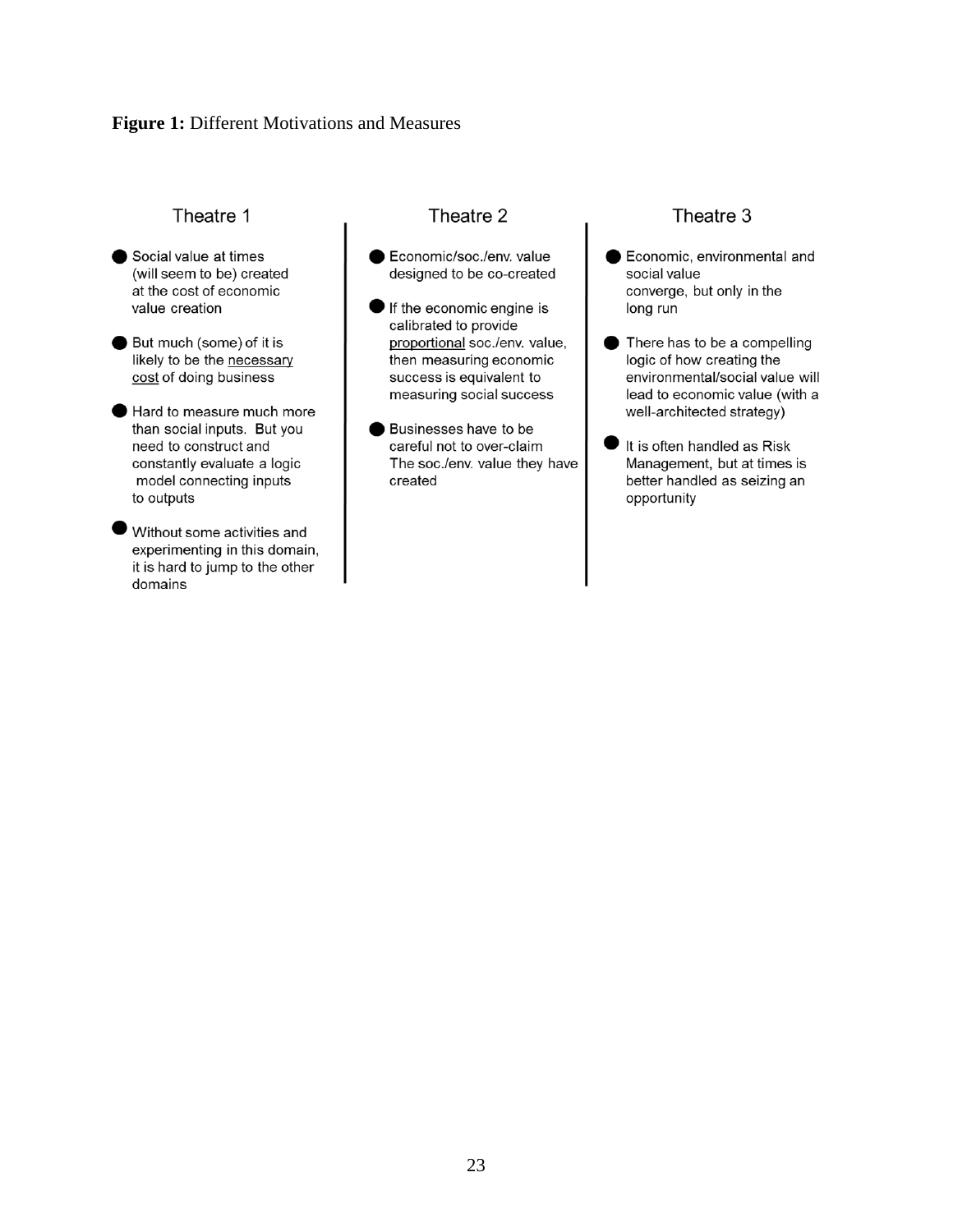|                                | Theatre 1          | Theatre 2             | Theatre 3           |
|--------------------------------|--------------------|-----------------------|---------------------|
| <b>Business</b><br>Perspective |                    |                       | Strategy<br>Leaders |
| Functional<br>Perspective      |                    | Operations<br>Leaders |                     |
| Community<br>Perspective       | <b>CSR Leaders</b> |                       |                     |

**Figure 2:** Differing Roles and Responsibilities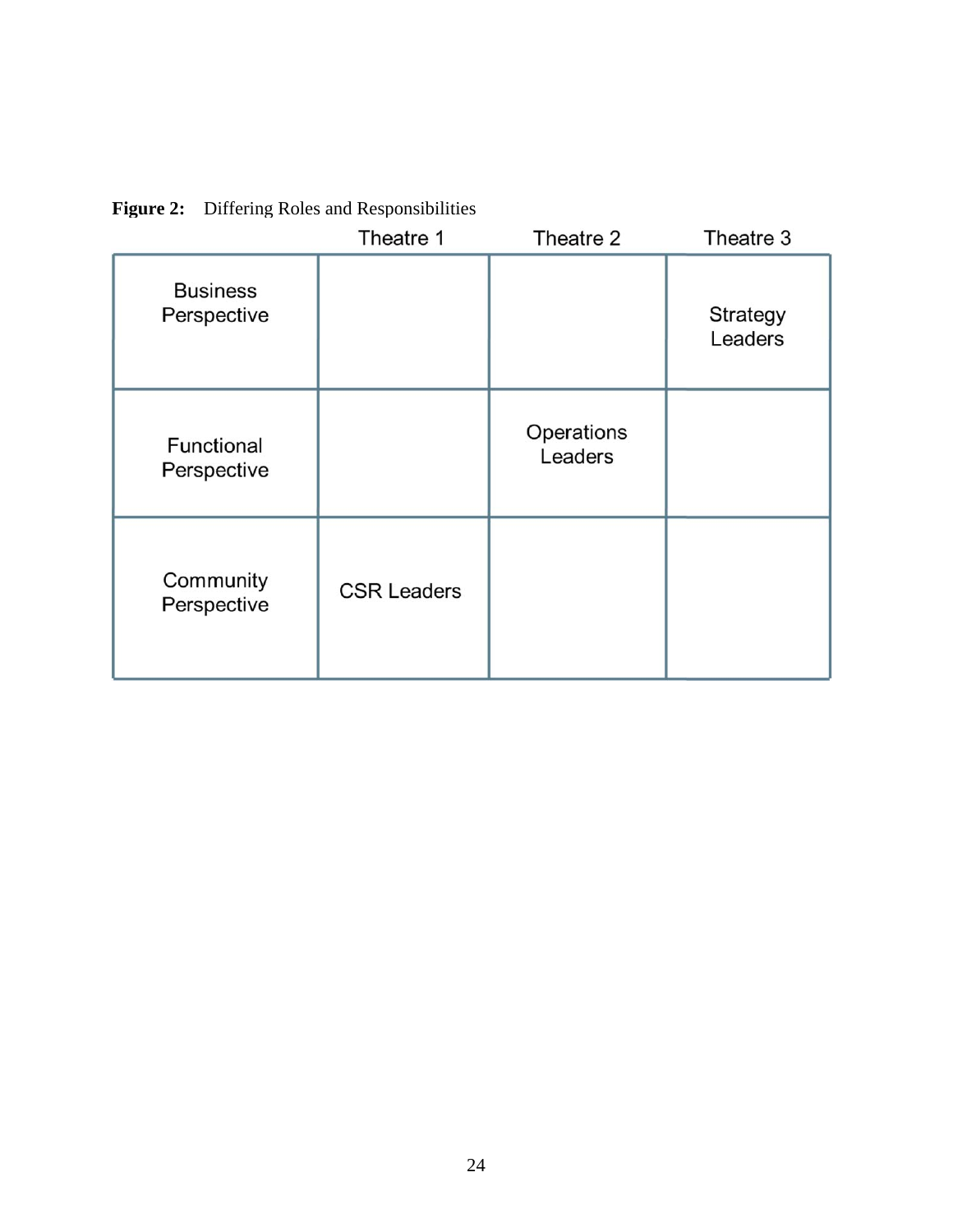Figure 3: Auditing the Activities by Theatres of CSR

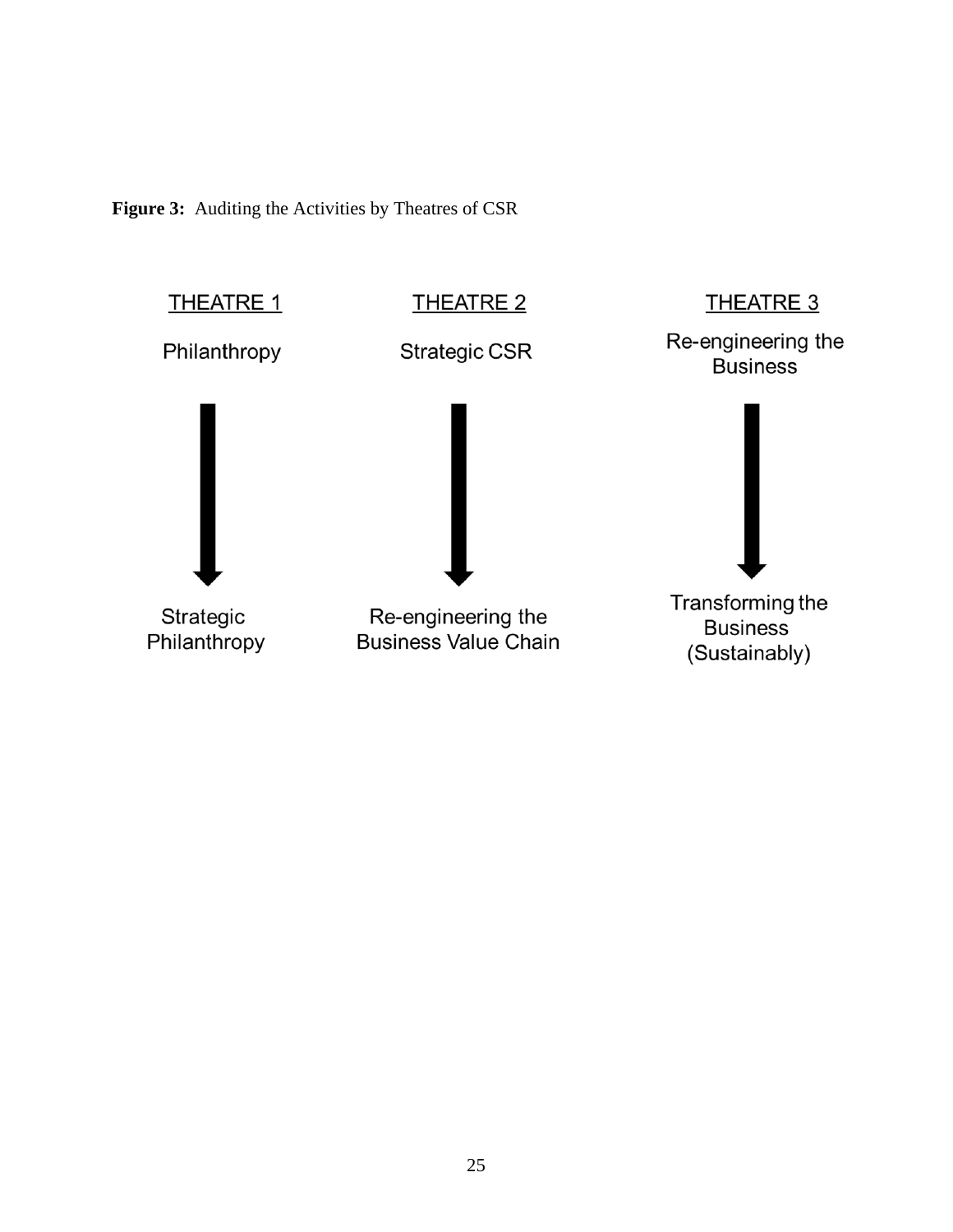**Figure 4:** Developing a CSR Strategy

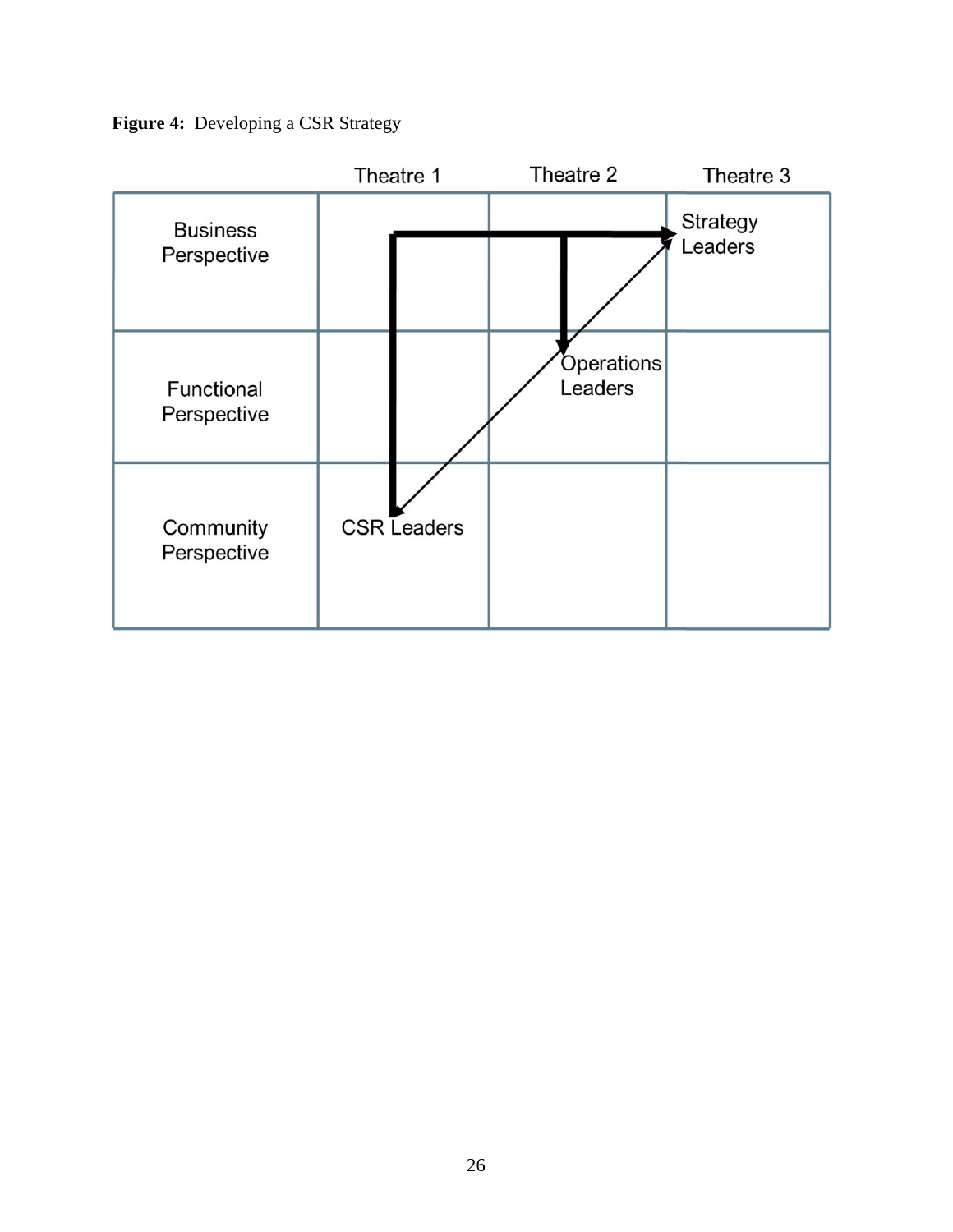#### **References**

 $\overline{a}$ 

<sup>1</sup> Arneel Karnani, "Doing Well By Doing Good: The Grand Illusion" *California Management Review* (Winter 2011)  $53.69 - 71$ 

2 Duane Windsor, "Corporate Social Responsibility: Cases For and Against," in *The Accountable Corporation: Corporate Social Responsibility*, vol. 3, ed. Marc J. Epstein and Kirk O. Hanson (Westport, CT: Praeger Publishers, 2006), 41-43.

<sup>3</sup> Michael E. Porter and Mark R. Kramer, "Strategy and Society: The Link Between Competitive Advantage and Corporate Social Responsibility" *Harvard Business Review* (December 2006), 81.

4 Michael E. Porter and mark R. Kramer, "Strategy and Society," *Harvard Business Review* (December 2006).

<sup>5</sup> Global Reporting Initiative, "Sustainability Disclosure Database," accessed February 20, 2012, http://database.globalreporting.org/.

<sup>6</sup> *The Economist,* "Global Business Barometer" (Online survey conducted by the Economist Intelligence Unit, November-December 2007).

7 Kenneth E. Goodpaster and John B. Matthews, Jr., "Can a Corporation Have a Conscience?" *Harvard Business Review* (January-February 1982).

8 N. Craig Smith, Sean Ansett and Lior Erez, "How Gap, Inc. Engaged with Its Stakeholders" *MIT Sloan Management Review* (Summer 2011)

9 Randle D. Raggio, "Case Study: When the CEO's Personal Crusade Drives Decisions," *Harvard Business Review* (June 2010).

10 N. Craig Smith, "Corporate Social Responsibility: Whether or How?" *California Management Review* (June 1, 2003), 45: 53-56.

<sup>11</sup> Milton Friedman, "The Social Responsibility of Business is to Increase its Profits," *New York Times*, September 13, 1970.

<sup>12</sup> Bradley K. Googins and Steven Rochlin,, "Corporate Citizenship Top to Bottom: Vision, Strategy, and Execution," in *The Accountable Corporation: Corporate Social Responsibility*, vol. 3, 116-117.

13 Craig Smith, "The New Corporate Philanthropy" *Harvard Business Review* (May-June 1994).

14 Roger L. Martin, "The Virtue Matrix: Calculating the Return on Corporate Responsibility" *Harvard Business Review* (March 2002).

<sup>15</sup> The Coca-Cola Company, "Community Engagement," accessed June 9, 2011, http://www.thecocacolacompany.com/citizenship/foundation.html.

<sup>16</sup> IBM, "IBM KidSmart Early Learning Program," accessed July 22, 2011, http://www.ibm.com/ibm/ibmgives/ grant/education/programs/kidsmart.shtml.

<sup>17</sup> V. Kasturi Rangan and Marie Bell, "Microsoft's Unlimited Potential (A)" (Harvard Business School case 9-508-072, March 25, 2009).

18 Michael E. Porter and Mark R. Kramer, "The Competitive Advantage of Corporate Philanthropy," *Harvard Business Review* (December 2002).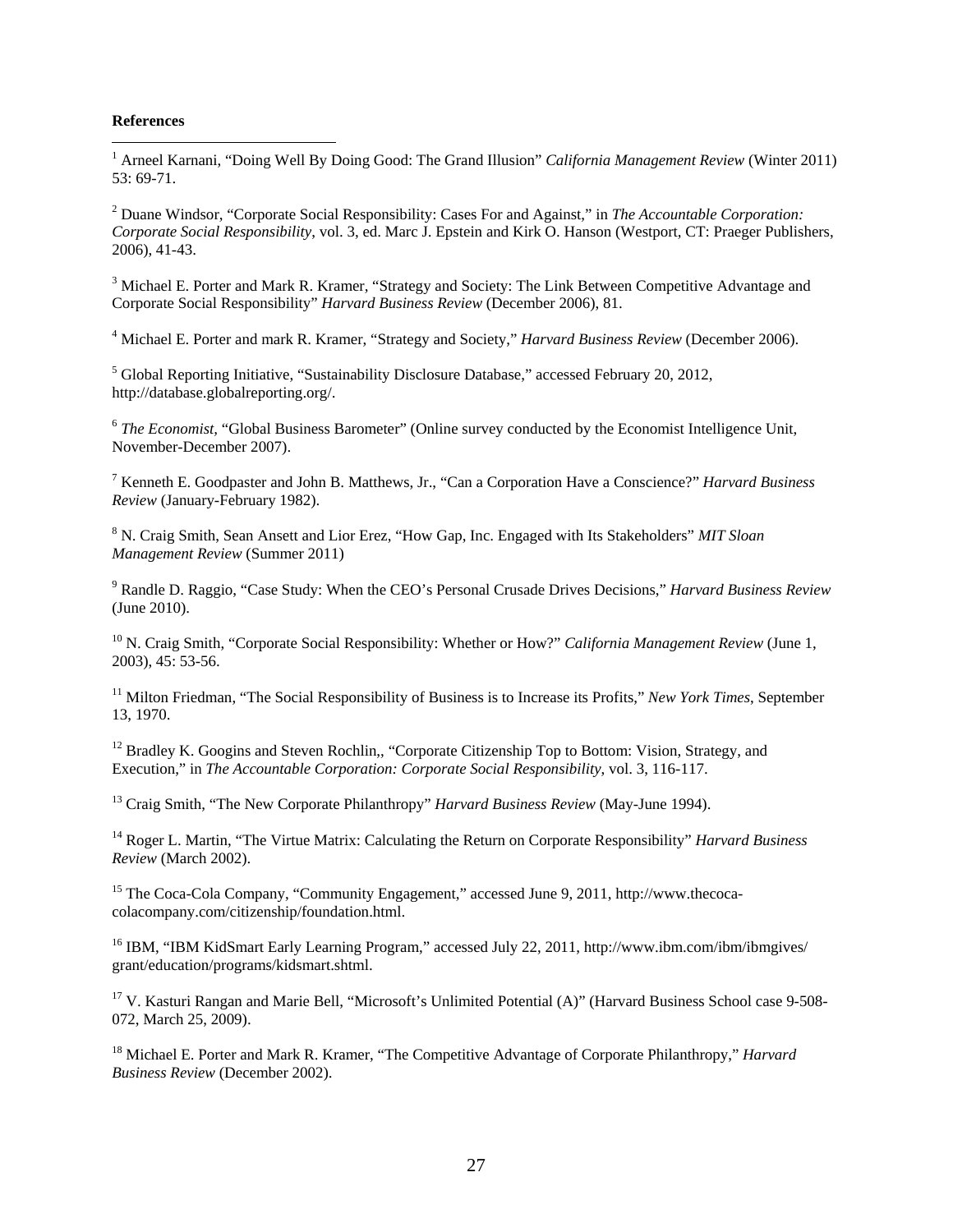<sup>19</sup> Christopher Marquis, V. Kasturi Rangan and Alison Comings, "PNC Financial: Grow Up Great" (Harvard Business School case 9-409-108, April 28, 2009).

<sup>20</sup> Christopher Marquis, V. Kasturi Rangan and Catherine Ross, "Goldman Sachs: The 10,000 Women Initiative" (Harvard Business School case 9-509-042, July 12, 2010).

21 David Vogel, *The Market for Virtue* (The Brookings Institution, Washington, D.C., 2005), 20.

22 Michael E. Porter and Mark R. Cramer, "Creating Shared Value," *Harvard Business Review* (January 2011), 89: 66.

<sup>23</sup> Ram Ridurnolu, C.K. Prhalad and M.R. Rangaswarni, "Why Sustainability is Now the Key Driver of Innovation" *Harvard Business Review* (September 2009), 57-58.

<sup>24</sup> Nike, Inc., "Code of Conduct," accessed July 13, 2011, http://www.nikebiz.com/responsibility/ documents/Nike\_Code\_of\_Conduct.pdf.

25 Simon Zadek, "The Path to Corporate Responsibility," *Harvard Business Review* (December 2004).

<sup>26</sup> Nike, Inc., "Nikebiz: Nike Responsibility: Considered Design," accessed July 23, 2011, http://www.nikebiz.com/ responsibility/considered\_design/considered\_index.html.

27 N. Craig Smith, Sean Ansett and Lior Erez, 52:69-72.

<sup>28</sup> V. Kasturi Rangan and Regina Garcia-Cuellar, "Grupo Bimbo: Growth and Social Responsibility" (Harvard Business School case 9-509-025, February 23, 2009).

 $29$  Cone Roper studies over the years have consistently borne this out. More recently the Cone Report on "100" leading Nonprofit Brands," and Cone's "25 years of Cause Branding," confirm this finding.

30 Remi Trudel and June Cotte, "Does it Pay to be Good?" *MIT Sloane Management Review* (June 8, 2009).

<sup>31</sup> Xueming Luo & C.B. Bhattachary, "Corporate Social Responsibility, Customer Satisfaction, and Market Value" *Journal of Marketing* (October 2006). 70: 1-18.

<sup>32</sup> Sankar Sen and C.B. Bhattacharya, "Does Doing Good Always Lead to Doing Better? Consumer Reactions to Corporate Social Responsbility" *Journal of Marketing Research* (May 2001). 38: 225-243.

33 Naomi Klein, *No Logo* (New York: Picador, 1999), 365-366.

34 Naomi Klein, 371-373.

<sup>35</sup> For a comprehensive examination of the influence of consumer boycotts on corporate behavior, see "The Boycott" Tactic" in *Morality and the Market: Consumer Pressure for Corporate Accountability* (N. Craig Smith, 1990).

<sup>36</sup> World Wildlife Fund, "Fishing: Engaging Business," accessed August 12, 2011from http://www.worldwildlife.org/what/globalmarkets/fishing/engagingbusiness.html.

<sup>37</sup> World Wildlife Fund, "Global Forest and Trade Network: Participant Testimonials – Walmsrt," accessed August 12, 2011 from http://www.worldwildlife.org/what/globalmarkets/forests/participant-testimonials-walmart.html.

<sup>38</sup> Walmart, "Global Sustainability Report: 2010 Progress Update" (Bentonville: January 31, 2010), 39.

39 Ray C. Anderson, *Mid-Course Correction* (Atlanta: Peregrinzilla Press, 1998).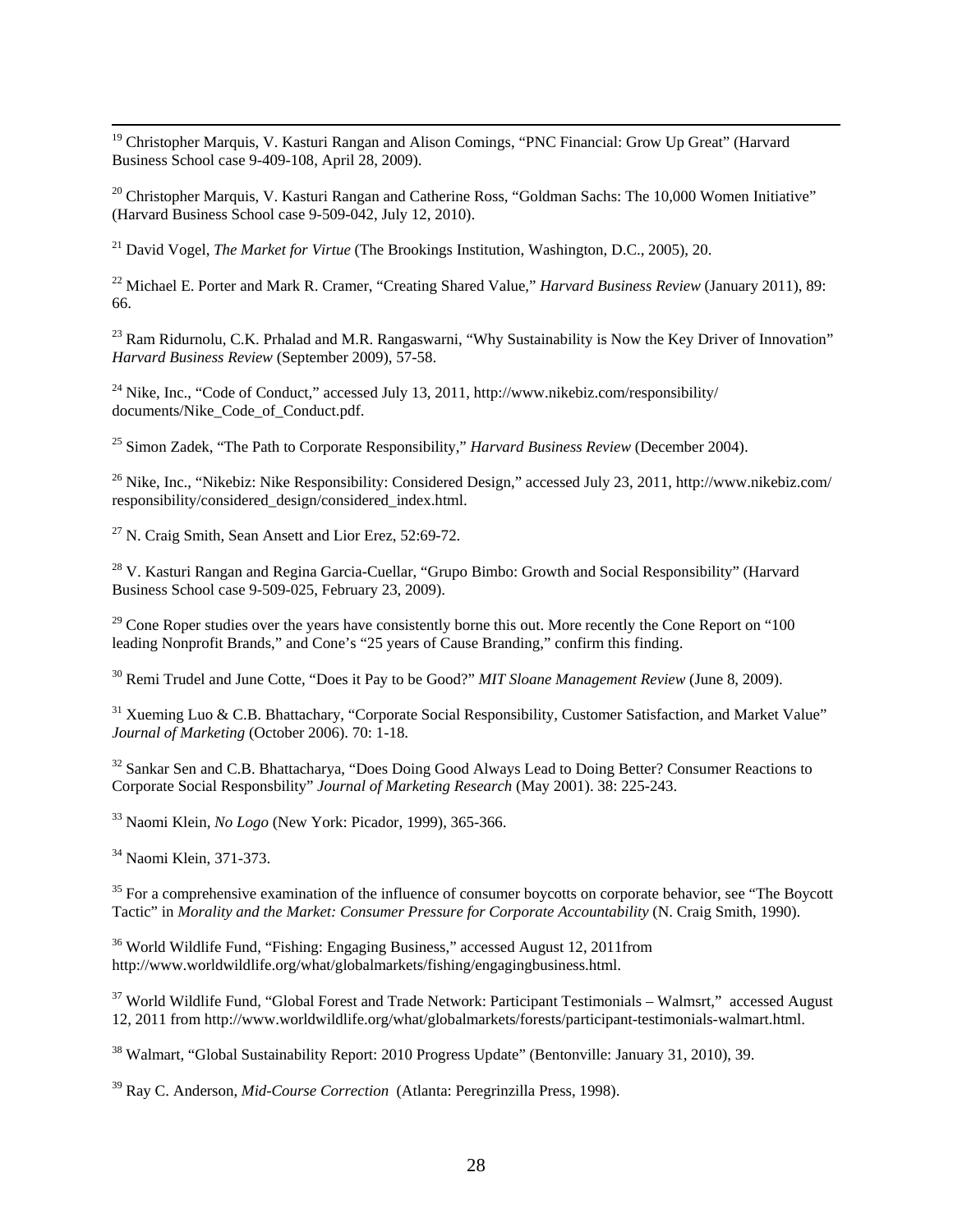40 General Electric, "Fact Sheet: GE WattStation," accessed April 15, 2011, http://www.geindustrial.com/publibrary/checkout/DEA-514?TNR=Brochures|DEA-514|generic.

<sup>41</sup> General Electric News Center, "Press Releases: GE Announces National Electrical Vehicle Experience Tour to Engage Key Stakeholders on EV Deployment Strategies," accessed March 31, 2011, http://www.genewscenter.com/ Press-Releases/GE-ANNOUNCES-NATIONAL-ELECTRIC-VEHICLE-EXPERIENCE-TOUR-TO-ENGAGE-KEY-STAKEHOLDERS-ON-EV-DEPLOYMENT-STRATEGIES-2f14.aspx.

<sup>42</sup> V. Kasturi Rangan and Lisa A. Chase, "Societal Enterprise and the Role of Large Corporations" (Harvard Business School Working Paper, July 13, 2911).

43 GE Energy Industrial Solutions, "EV Charging Station," accessed July 1, 2011, http://www.geindustrial.com/cwc/Dispatcher?REQUEST=PRODUCTS&id=Elec-evcs&lang=en\_US.

44 General Electric EV Experience Tour, New York City, May 11-12, 2011.

45 Stuart L. Hart, "Beyond Greening" *Harvard Business Review* (January 1, 1997), 71-72.

46 Paul Hawken, *The Ecology of Commerce*

47 Ray C. Anderson, *Mid-Course Correction*.

48 Ray C. Anderson, *Confessions of a Radical Industrialist* (New York: St. Martin's Press, 2009).

<sup>49</sup> Interface, "Press Releases: Interface Founder and Chairman Ray Anderson, Visionary Entrepreneur and Champion for the Environment, has Died at Age 77," accessed October 26, 2011, https://us.vocuspr.com/Newsroom/ ViewAttachment.aspx?SiteName=interfaceIFrame&Entity=PRAsset&AttachmentType=F&EntityID=116074&Atta chmentID=a458fe3a-0f92-4eec-b98b-7e5d034d50e8

<sup>50</sup> Interface, "Press Releases: Interface, Inc., Making Good on Global Transparency Pledge for its Products," accessed October 26, 2011, https://us.vocuspr.com/Newsroom/ ViewAttachment.aspx?SiteName=interfaceIFrame&Entity=PRAsset&AttachmentType=F&EntityID=116667&Atta chmentID=e3e27903-1539-4bbb-9ff8-3d345c582fc2

51 Matthew J. Hirschland, *Corporate Social Responsibility and the Shaping of Global Public Policy* (New York, NY: Palgrave Macmillan, 2006), 28-29.

52 Sustainable Agriculture Initiative, "Who We Are," access February 20, 2012, http://www.saiplatform.org/aboutus/who-we-are-2.

<sup>53</sup> International Finance Corporation, "A Guide to Biodiversity for the Private Sector" (Washington, DC: September, 2004) 1.

54 Adam Werbach, *Strategy for Sustainability* (Boston, MA: Harvard Business Press, 2009), 148-152.

55 The Better Sugarcane Initiative. "Bonsucro EU Production Standards," Accessed February 20, 2012 from http://www.bonsucro.com/standard/index.html.

<sup>56</sup> International Finance Corporation, "Biodiversity and Agricultural Commodities Program" (Washington, DC: November, 2009).

 $57$  In October of 2011, 59 attendees at the Harvard Business School Executive Education division's Corporate Social Responsibility (CSR) course were queried about the nature and scope of their CSR practice. Of these executives from a 23 countries and diverse industries, 23 shared information about the types of CSR programs they design and manage, how much of their professional responsibilities are devoted to CSR, and the extent to which their